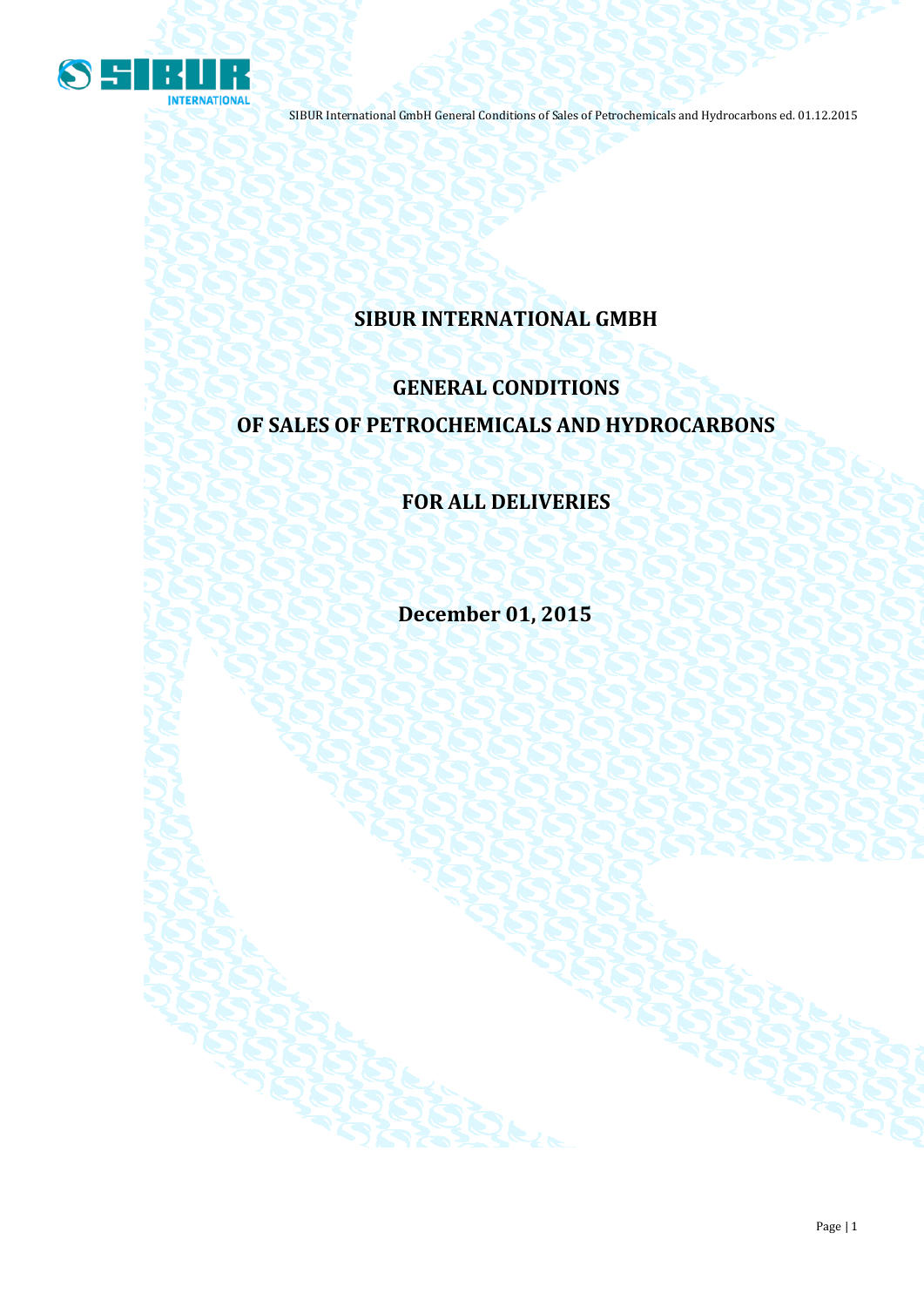

### **CONTENTS**

| <b>INTRODUCTORY PROVISIONS</b>                           | 3  |
|----------------------------------------------------------|----|
| <b>PART I</b><br>TERMS, DEFINITIONS AND INTERPRETATIONS  | 3  |
| <b>PART II</b><br><b>CONTRACT FORMATION PROCEDURE</b>    | 8  |
| <b>PART III</b><br><b>CLAIMS</b>                         | 9  |
| <b>PART IV</b><br><b>GENERAL PAYMENT TERMS</b>           | 9  |
| <b>PART V</b><br><b>NOTICES</b>                          | 10 |
| <b>PART VI</b><br><b>CONFIDENTIAL INFORMATION</b>        | 11 |
| <b>PART VII</b><br><b>FORCE MAJEURE</b>                  | 12 |
| <b>PART VIII</b><br><b>ARBITRATION AND LAW</b>           | 13 |
| <b>PART IX</b><br><b>SURVIVAL PROVISIONS</b>             | 13 |
| <b>PART X</b><br><b>INJUNCTIVE RELIEF</b>                | 13 |
| <b>PART XI</b><br>HEALTH, SAFETY AND ENVIRONMENT         | 13 |
| <b>PART XII</b><br><b>REACH</b>                          | 14 |
| <b>PART XIII</b><br><b>RESTRAINT OF TRADE</b>            | 14 |
| <b>PART XIV</b><br><b>SANCTIONS</b>                      | 14 |
| <b>PART XV</b><br><b>ANTI-TRUST</b>                      | 15 |
| <b>PART XVI</b><br><b>ANTI-CORRUPTION</b>                | 15 |
| <b>PART XVII</b><br><b>EUROZONE EXIT/BREAK-UP CLAUSE</b> | 16 |
| <b>PART XVIII</b><br><b>MISCELLANEOUS</b>                | 16 |
| <b>ANNEX 1</b><br><b>LETTER OF INDEMNITY</b>             | 18 |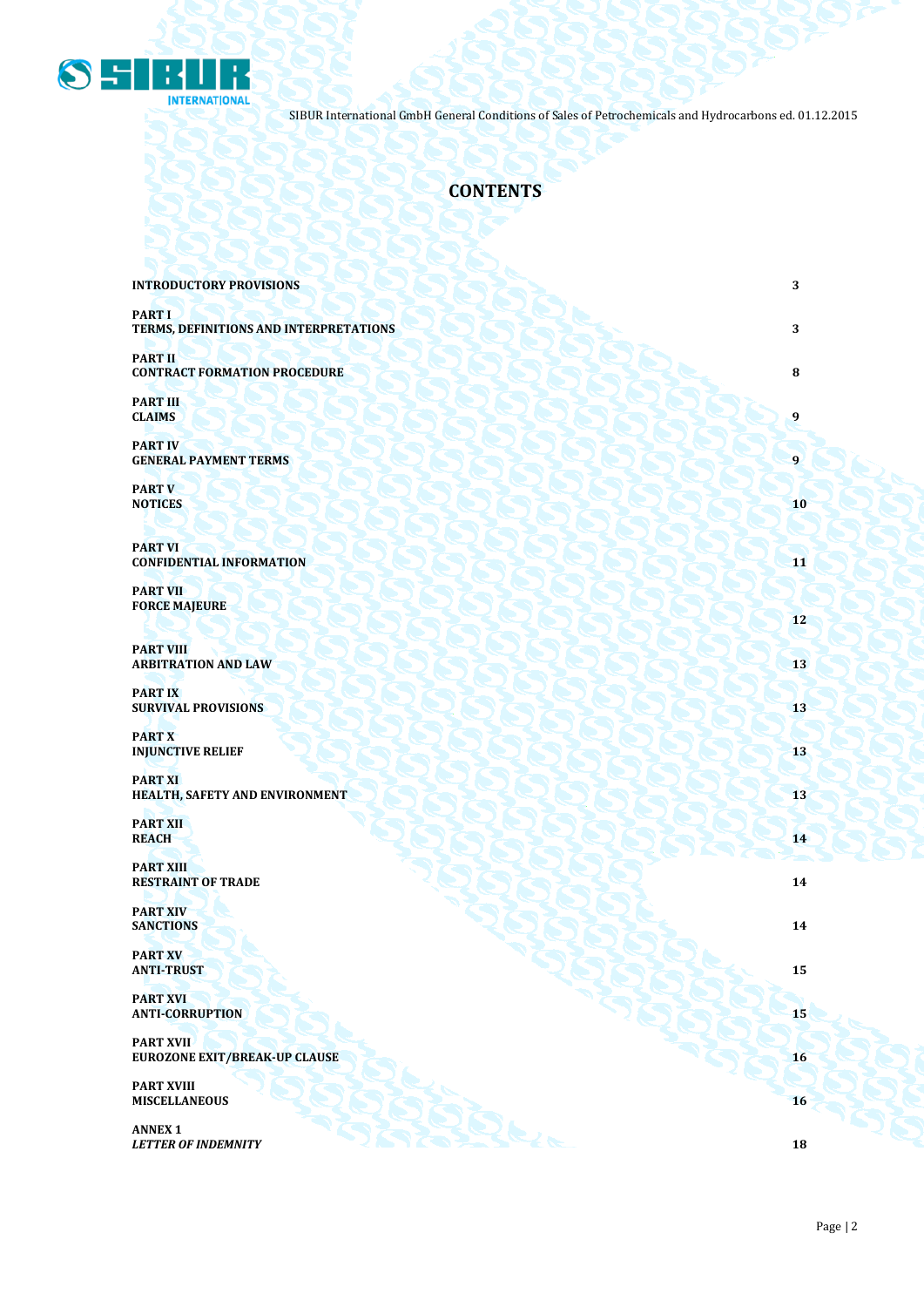

#### **INTRODUCTORY PROVISIONS**

**A.** These **General Conditions** (the "**General Conditions**") supplementing Business Terms shall apply to all Contracts executed by and between SIBUR International GmbH and a Buyer into which Business Terms are incorporated by reference, whether such Contracts are entered into orally, in writing or otherwise (including, for the avoidance of doubt, electronically), unless otherwise expressly agreed in the Contract. The last version of the General Conditions existing and effective as of the Effective Date of the Contract shall apply to such Contract.

**B.** The General Conditions may be amended, revised, restated or supplemented by SIBUR International GmbH from time to time. The General Conditions are available a[t www.sibur-int.com/](http://www.sibur-int.com/)documents/.

**C.** If there is any conflict, ambiguity or inconsistency between the terms and conditions of the General Conditions and Business Terms and/or the terms and conditions of the Contract and/or Incoterms, the order of priority of such documents (from highest to lowest) shall be as follows:

- 1. the Contract; then
- 2. Business Terms; then
- 3. General Conditions; then
- 4. Incoterms.

**D.** All terms used, but not defined herein shall have the respective meanings set forth in the Contract and/ or in the Business Terms, subject to clause C above.

#### **PART I**

#### **TERMS, DEFINITIONS AND INTERPRETATIONS**

**1.1.** The following terms when used in the Contract with initial capital letters shall have the respective meanings as defined below: "**Actual Contract Quantity**" shall mean the quantity of the Goods actually delivered by Seller to Buyer under the Contract.

"**Actual Monthly Quantity**" shall mean the quantity of the Goods actually delivered by Seller to Buyer under the Contract within a respective month of delivery.

"**Affiliate**" shall mean any person or entity that directly or indirectly controls, is controlled by, or is under the common Control of Seller or Buyer. "Control" for the purposes of this definition shall mean direct or indirect beneficial ownership of more than fifty per cent (50%) of the authorized share capital which provide voting rights or other voting interests in the entity in question.

"**Anti-Competitive Behavior**" shall mean any communication (by any means, whether electronic, written, verbal or otherwise), agreement (by any means, whether formal, informal, contractual, non-contractual, written or verbal) or other form of co-ordination or cooperation with any other competitor (whether past, present or potential) that is unlawful or otherwise restricted or prohibited under applicable competition Law and regulations.

"**Anti-Corruption Laws**" shall mean all applicable anti-bribery or anti-money laundering Law of any government, international or supranational organization, including without limitation, the U.S. Foreign Corrupt Practices Act of 1977, the UK Bribery Act 2010, the UK Anti-Terrorism, Crime and Security Act 2001, the UK Money Laundering Regulations 2007 and the UK Proceeds of Crime Act 2002, the UK Terrorism Act 2006 and the applicable country legislation implementing the OECD Convention on Combating Bribery of Foreign Public Officials in International Business Transactions or such other relevant laws of any other country in which business will be conducted (as the case may be).

"**Applicable Authority**" shall mean (i) any supranational organization or any state or political subdivision thereof, (ii) any authority exercising executive, legislative, judicial, regulatory or administrative functions on behalf of a supranational organization, a state or political subdivision thereof, including without limitation any supranational authority, government authority, ministry, agency, department, board, commission or instrumentality and subdivisions thereof, pursuant to the rights granted thereto by applicable Law.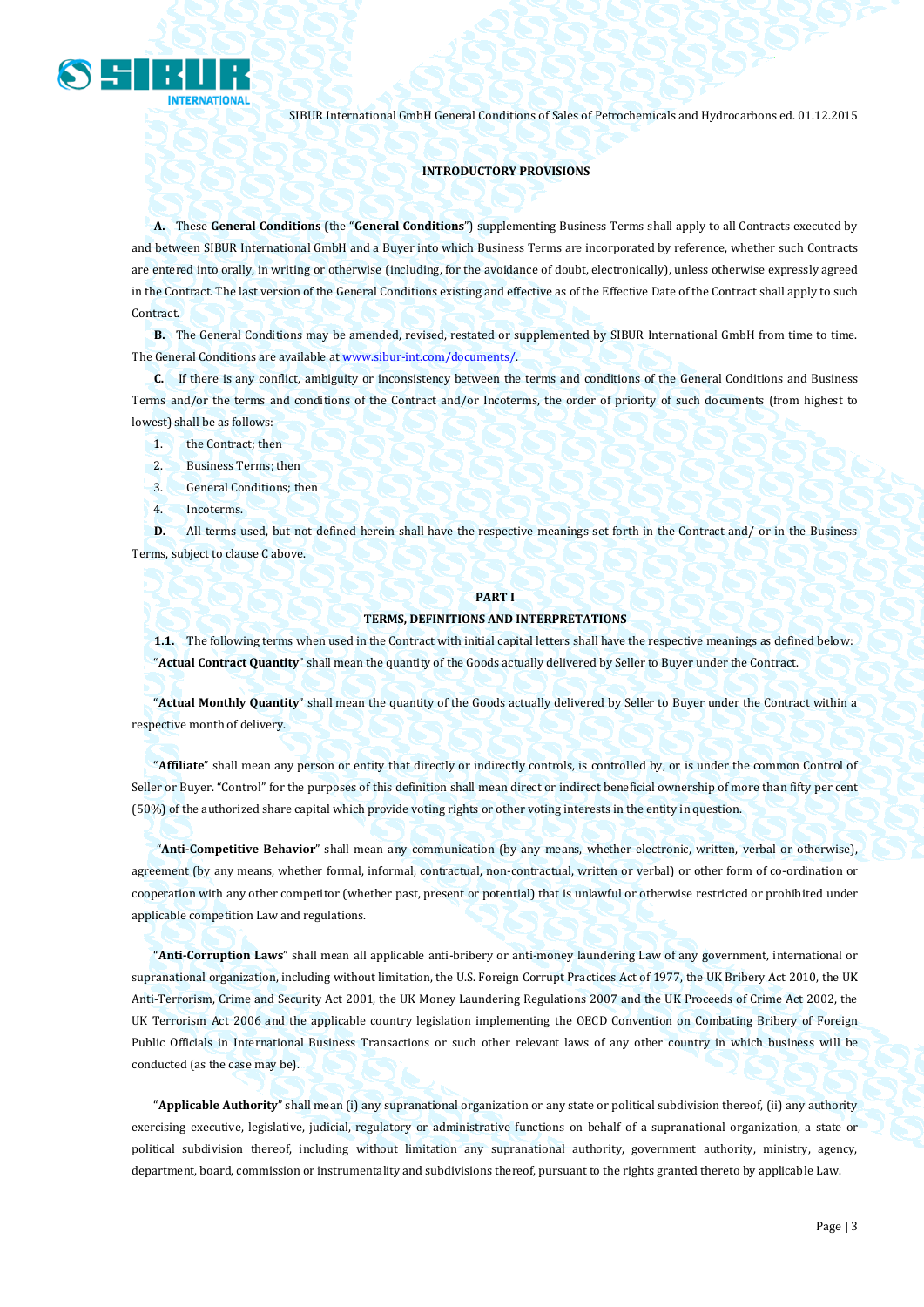

"**ASTM method**" shall mean the method of testing of the Goods based on the ASTM Standards for Materials, Products, Systems & Services in accordance with the procedure and regulations of ASTM as provided a[t www.astm.org.](http://www.astm.org/)

**"Bribery"** shall mean the offering, promising, giving, authorizing or accepting of any undue pecuniary or other advantage to, by or for any Applicable Authority or for anyone else in order to obtain or retain a business advantage or other improper advantage, including but not limited to in connection with public or private procurement contract awards, regulatory permits, taxation, customs, judicial and legislative proceedings.

Bribery often includes (but is not limited to):

(i) kicking back a portion of a Contract payment to government or party officials or to employees of contracting contractual counterparty, their close relatives, friends or business partners; or

(ii) using intermediaries such as agents, subcontractors, consultants or other Third Parties, to channel payments to government or party officials, or to employees of a contractual counterparty party, their relatives, friends or business partners.

"**Business Day**" or "**Working Day**" or "**Banking Day**" or "**Bank Day**" shall mean any day other than Saturday, Sunday or any public holiday on which banks are open for business in Moscow (Russian Federation), Vienna (Austria), New York (USA), London (England), and the country in which the Place of Destination is located .

"**Business Terms**" shall mean commercial terms and conditions, which shall be applicable to the respective Contract via reference in such Contract to such terms and conditions. Business Terms are available a[t www.sibur.int.com/documents/.](http://www.sibur.int.com/documents/)

**"Buyer"** shall mean a Party buying Goods as specified in the Contract.

**"Carrier"** shall mean any person or company contracted by Buyer or by Seller, as the case may be, to undertake to perform or to procure the performance of agreement with the Carrier by rail, road, sea or a combination thereof as may be applicable to the terms of delivery.

**"Certificate of Origin"** shall mean the document issued by Seller or the Manufacturer or a chamber of commerce or other agreed Third Party (as the case may be) specifying the country where the Goods were actually produced.

**"Certificate of Quality"** shall mean the document issued by the Seller or the Manufacturer in respect of the Goods confirming the quality of the Goods in accordance with the Contract.

"**CHF**" shall mean the official currency of Switzerland.

"**Confidential Information**" shall have the meaning set forth in the Part III of the General Conditions.

"**Consent**" shall mean any consent, approval, authorization, waiver, permit, grant, franchise, concession, agreement, licence, certificate, exemption, order, registration, declaration, filing, report or notice of, with or to any person (and "person" for this purpose shall mean any natural person, firm, partnership, association, corporation, company, limited liability company, trust, joint stock company, business trust, Applicable Authority or other organization or entity).

"**Container**" shall mean the type of container used for the delivery, transportation and/or storage of the Goods, as applicable.

"**Contract**" shall mean any contractual arrangement (whether oral, in writing, electronic or otherwise) relating to supply of Goods to Buyer by Seller into which Business Terms, and by extension the General Conditions, are incorporated by reference.

**"Corrupt Practices"** shall mean Bribery, Extortion or Solicitation, Trading in Influence and Laundering Corrupt Proceeds.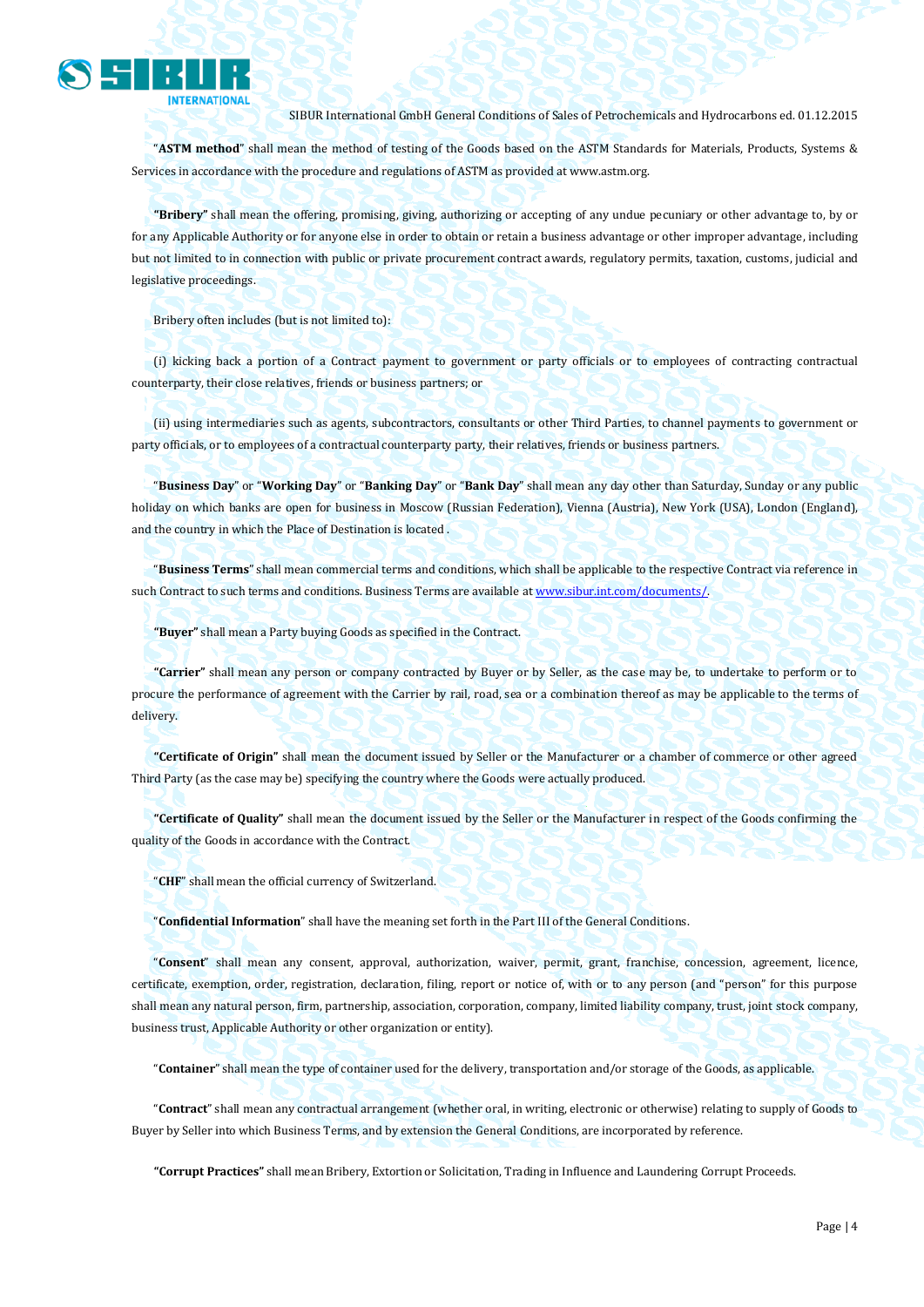

"**Day**" shall mean a calendar day.

**"Delivery Date"** shall mean the moment when the Goods are deemed delivered to the Buyer. The Delivery Date, and/or the means of determining the Delivery Date shall be as provided in the Contract.

**"Effective Date"** shall mean the date the Contract/Amendment shall take effect from.

**"ETA"** or **"Estimated Time of Arrival"** shall mean estimated time of arrival of the Vessel to the respective port.

"**EU**" shall mean the European Union and includes, where the context requires and/or when reference is made, to EU Regulations, the European Parliament, the Council of the European Union, the European Commission or other relevant regulatory body of the European Union.

"**Euro**" or "**EUR**" or "**€**" shall mean the official currency of the European Union.

"**Eurozone**" shall mean the group of member states of the EU which have adopted and fully incorporated the Euro as their lawful single and common currency in accordance with applicable EU Laws. A "member" used in reference to the Eurozone shall be construed accordingly.

"**Extortion or Solicitation**" shall mean the demanding of a bribe, whether or not coupled with a threat if the demand is refused.

"**Force Majeure Event**" shall have the meaning set forth in Part V of the General Conditions.

"**Goods**" shall mean the goods to be delivered by Seller to Buyer as specified in the Contract.

**"General** Conditions**"** shall mean the standard terms and conditions of the Contract, supplementing the Business Terms relevant to the Contract, as set out herein.

"**Governmental Approval**" shall mean any Consent of or from an Applicable Authority, including without limitation any certificates, licenses or permits issued by an Applicable Authority.

"**Incoterms**" shall mean the international commercial terms, the official publication by the International Chamber of Commerce No. 715, 2010.

**"Inspector"** shall mean an independent inspector appointed in accordance with the Business Terms to perform quality and quantity inspection of the Goods.

**"Inspector's Report"** shall mean any report, conclusion, opinion, certificate or other written document (or combination thereof) issued by the Inspector and the reflecting results of the Goods' quantity and quality inspection as described in the Business Terms.

"**ISPS Code**" shall mean the International Code for the Security of Ships and Port Facilities and the relevant amendments to CHAPTER XI of SOLAS (International Convention for the Safety of Life at Sea 1974), as amended from time to time.

**"Into Tank"** shall mean, in relation to a transfer, sale or purchase of the Goods whereby title to the Goods are delivered by transfer from one storage tank into another tank in the same storage facility, as may be provided for in the Contract.

**"Laundering Corrupt Proceeds "** shall mean the concealing or disguising the illicit origin, source, location, disposition, movement or ownership of property, knowing that such property is the proceeds of crime.

"**Law**" shall mean all applicable (i) provisions of all constitutions, treaties, statutes, laws, customs, codes, rules, regulations, ordinances or orders of any Applicable Authority, (ii) Governmental Approvals including without limitation any consent, approval, authorization, waiver, permit, grant, franchise, concession, agreement, license, certificate, exemption, order, permit, registration,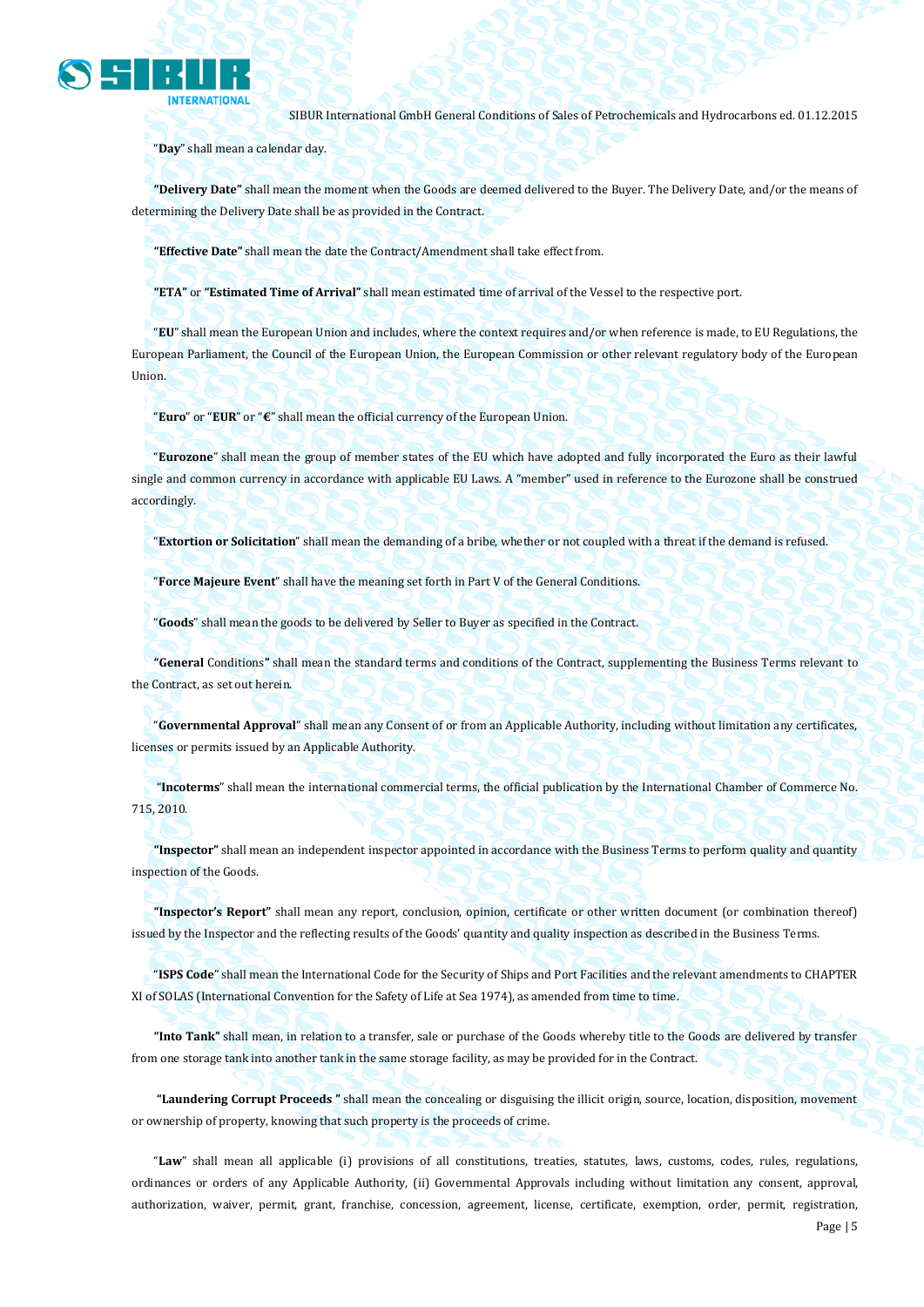

declaration, filing, report or notice of or from an Applicable Authority and (iii) orders, decisions, injunctions, judgments, awards and decrees of any Applicable Authority.

**"Letter of Credit"** or **"Stand-by Letter of Credit"** shall have the meanings set forth in the Uniform Customs and Practice for Documentary Credits, 2007 Revision, ICC Publication No. 600 (UCP).

**"Longstop Date"** shall mean the date set forth in the introductory paragraph of the Contract/Amendment.

"**Manufacturer**" shall mean the plant by which the Goods are produced.

"**MSDS**" shall mean material safety data sheet as provided in www.msds.com.

**"MT"** or **"mt"** shall mean metric tonne (a unit of 1,000 kilograms).

**"Nomination"** shall mean the nomination of the Vessel which is to be loaded with the Goods, as described in greater detail in the Business Terms (as applicable).

"**NOR**" shall mean the notice of arrival or notice of readiness tendered by the Vessel upon arrival of the Vessel at the Place of Destination (unloading port or customary anchorage or area or such other place as the Vessel may be ordered to await unloading), as applicable.

**"Packaging"** shall mean all products made of any materials of any nature to be used for the containment, protection, handling, delivery and presentation of the Goods, including (but not limited to) paper, wooden, plastic and metal boxes, bags, pallets, and not fall within the definition of Transport and Container as specified herein.

"**Party**" and "**Parties**" shall mean the parties to the Contract referred to individually and collectively.

**"Place of Destination"** shall mean the place the Goods shall be delivered as specified in the Contract.

**"Place of Shipment"** shall mean the place where the Goods are to be loaded (dispatched), which may be, without limitation (i) the Manufacturer's loading facility or a warehouse or storehouse, (ii) the loading port or Terminal, or (iii) any other place, as applicable and as may be specified in the Contract.

**"Planned Contract Quantity"** shall mean the quantity of the Goods set forth in the Contract agreed by the Parties to be delivered under the Contract during the term of the Contract.

**"Planned Monthly Quantity"** shall mean the quantity of the Goods set forth in the Contract agreed by the Parties to be delivered under the Contract in a calendar month.

**"Price"** shall mean the price per metric tonne of the Goods at which the Seller sells the Goods to the Buyer as stipulated in the Contract.

"**Purchase Order**" shall mean a document provided from the Buyer to the Seller indicating the quantity and type of Goods which the Buyer wishes to purchase under a Contract.

"**Quarter**" shall mean the period of the three consecutive calendar months commencing on 1st January ("Q I"), or 1st April ("Q II"), or 1st July ("Q III"), or 1st October ("Q IV").

"**RMB**" shall mean the official currency of the People's Republic of China.

"**RTC**"/"**Railway Wagon**" shall mean a vehicle designed for transportation of the Goods by rail.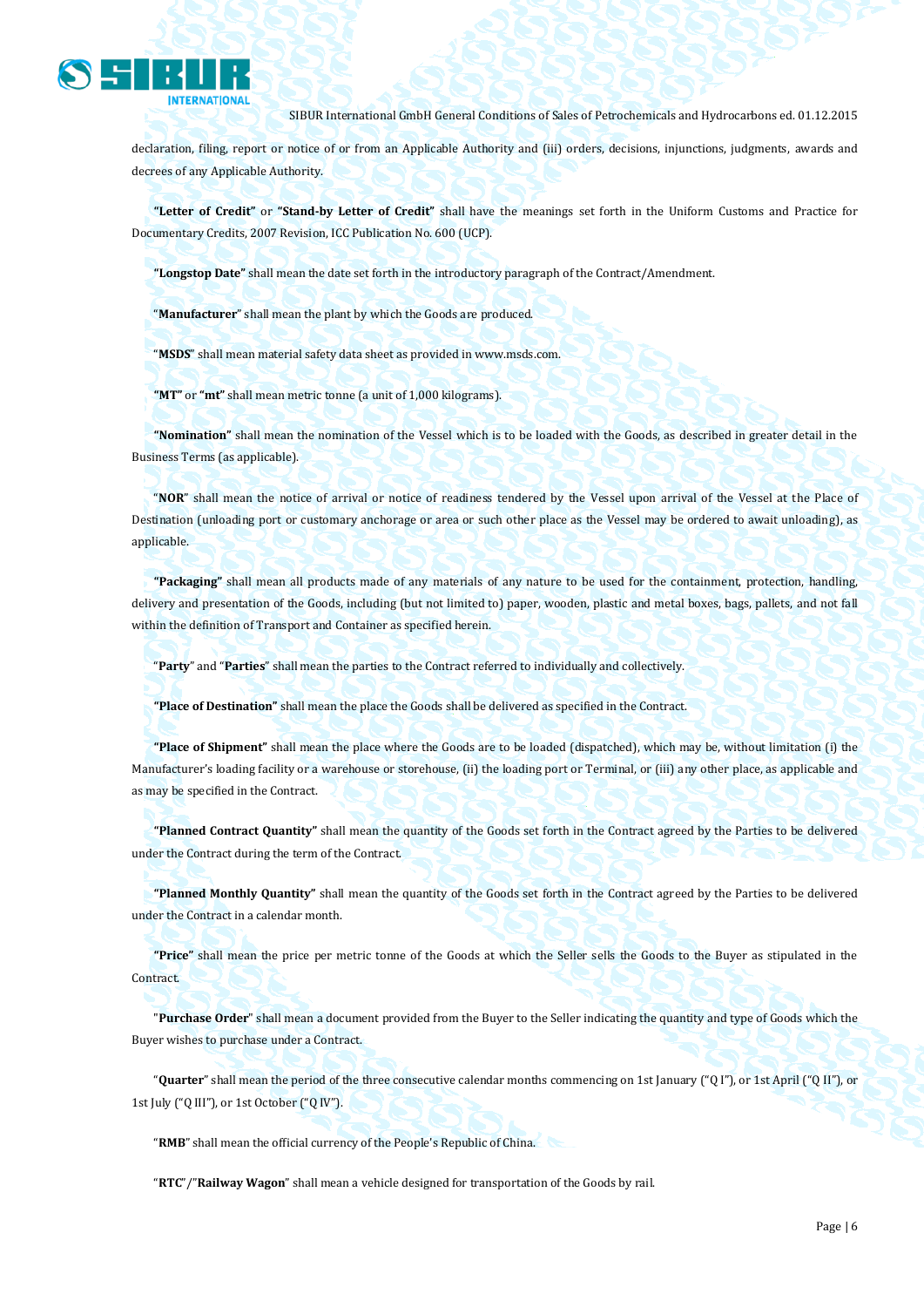

**"Sales Order Confirmation (SOC)"** shall mean the Seller's offer for delivery of the Goods to the Buyer on the certain terms and conditions specified therein. For the avoidance of doubt a SOC which is accepted by the Buyer shall be considered a Contract.

**"Sanctions"** shall mean restrictive and discriminatory measures in trade and economic fields adopted by any Applicable Authority in respect of other countries, groups of countries, individuals or legal entities with intent to force them to change their policies or specific actions. Sanctions can be expressed in full or partial embargo on imports/exports, the prohibition of entry and visa restrictions, blocking and freezing of assets, prohibition of financial transactions with the countries, individuals and entities specified above, including crossborder payments and investments.

"**Seller**" shall mean SIBUR International GmbH, the seller of the Goods under Contracts.

"**Shipment**" shall mean the certain quantity of the Goods to be delivered by Seller to Buyer at any one time under a single Transport Document or document of title (as applicable).

"**Shipment Date**" shall mean the date stamped on the Transport Document at the Place of Shipment.

"**Shipment Period**" shall mean the range of the dates within which the Goods are to be dispatched by Seller from the Place of Shipment.

"**Specification**" shall mean the specification describing the quality of the Goods as agreed by the Parties and set forth in the Contract.

**"Spot Contract"** shall mean the Contract for a single shipment.

"**Tax**" or "**Taxes**" shall mean all (i) taxes, fees, duties, tariffs, levies, imposts, or other public charges of any kind, including, without limitation, taxes, required contributions or other charges on or with respect to income, franchise, gross receipts, property, sales, use, profits, capital stock, payroll, employment, social security, health insurance fund, pension fund and other social funds, workers compensation and unemployment or related compensation, (ii) taxes or charges in the nature of excise, withholding, ad valorem, stamp, transfer, value added or gains taxes, (iii) license registration or documentation fees, (iv) customs duties, tariffs and similar charges of any kind whatsoever and (v) any interest, penalties, additions to tax or additional amounts imposed by any taxing Applicable Authority with respect to those items enumerated in clauses (i), (ii), (iii) and (iv) of this definition.

**"Term Contract"** shall mean a Contract with a mechanism which allows the Buyer to place repeat orders for the delivery of Goods over a defined period of time.

**"Terminal"** shall mean a facility where the Goods are stored and handled, including incoming and outgoing movements.

"**Third Party**" shall mean any person or entity other than a Party to the Contract.

**"Total Goods Value"** shall mean the amount, calculated by multiplying the Actual Contract Quantity by the Price.

"**Trading in Influence**" shall mean the offering or Solicitation of an undue advantage in order to exert an improper, real or supposed influence with a view of obtaining from a public official an undue advantage for the original instigator of the act or for any other person.

**"Transport"** shall mean containers, tank cars, cisterns, other means of transport used for the Goods delivery, transportation, storage, etc.

**"Transport Document**" shall mean the document that serves as an evidence of acceptance and receipt of the Goods for transportation (Bill of Lading, Railway bill, CMR, etc. as the case may be) as described in greater detail in the Business Terms.

"**Transportation Information**" shall mean the information required for the Party arranging transportation of the Goods to properly execute such obligation in accordance with the terms and conditions of the Business Terms.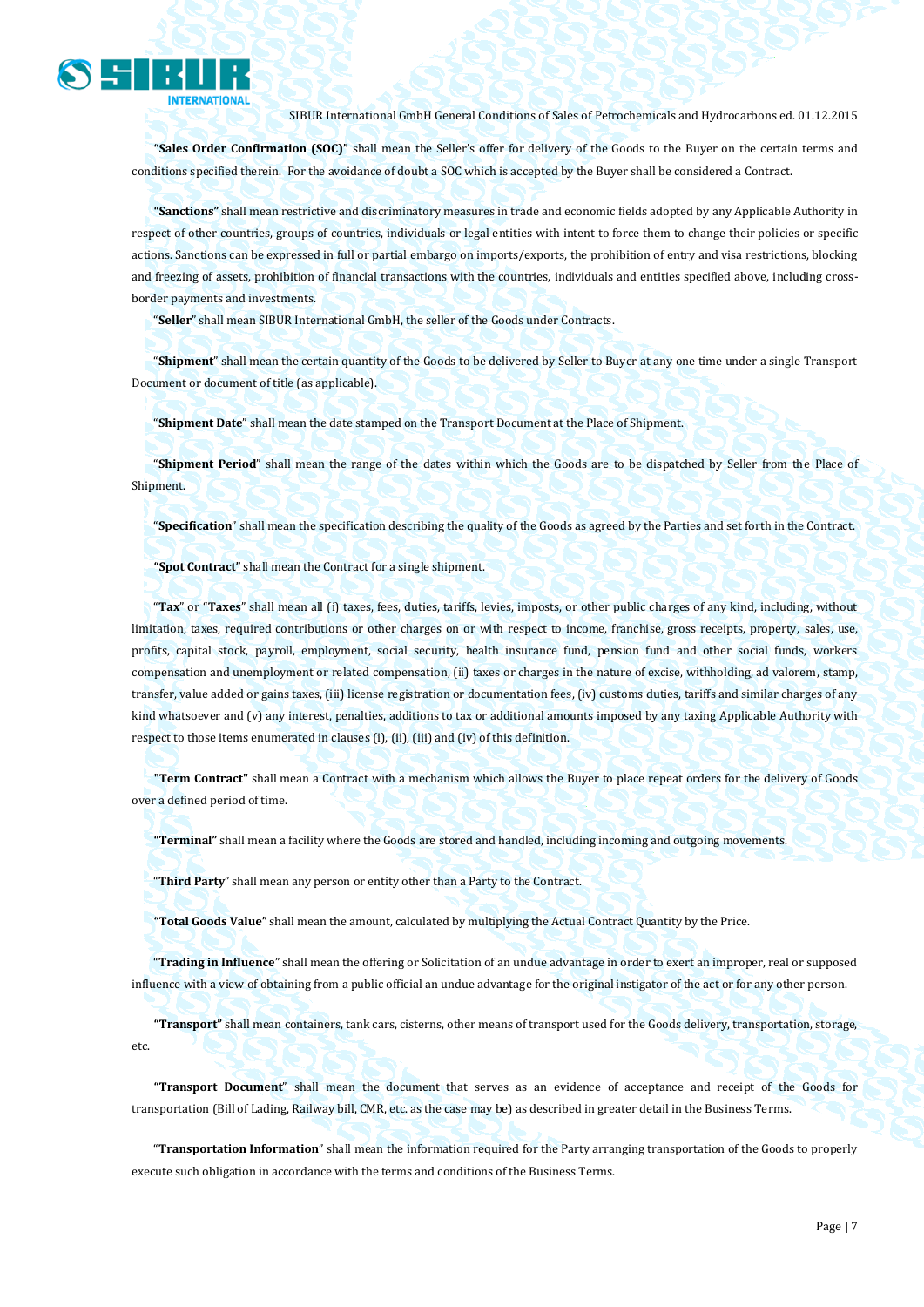

**"Transport Return Date**" shall mean the period within which the Buyer shall return the Transport (when applicable) at the address specified in the Contract.

"**Truck**" shall mean a vehicle used for transportation of Goods by road.

"**USD**" or "**US Dollar**" or "**Dollar**" or "**US\$**" or "**\$**" shall mean United States Dollars, the lawful official currency of the United States of America.

**"Verification Act"** shall mean verification report (act) executed between the Buyer and the Seller and confirming the quantity of and amount paid for the delivered Goods for a particular period and as described in greater detail in the Business Terms.

"**Vessel**" shall mean the ship contracted by the Buyer or the Seller, as the case may be for delivery of the Goods (if applicable).

**1.2. Headings**. Any heading, article, boxes, clause, subclause, section, subsection, paragraph, part and table heading herein, in the Business Terms and the Contract are inserted for purposes of convenience only and shall not affect in any way the meaning or interpretation of the General Conditions, Business Terms or the Contract.

**1.3. Reference to articles, clauses, etc.** Save where the context requires otherwise, references to Articles, Boxes, Clauses, Subclauses, Sections, Subsections, Parts, Paragraphs, Tables, Annexes, Appendices and the like shall be references to the articles, boxes, clauses, subclauses, sections, subsections, parts, paragraphs, tables, annexes, appendices and the like of the Contract and/or Business Terms and/or the General Conditions, when made in the Contract and/or Business Terms, and/or the General Conditions respectively.

**1.4. Singular and plural**. In the Contract and/or Business Terms, and/or the General Conditions, the singular shall include the plural and vice versa and the word "including" shall be deemed to be followed by the phrase "without limitation", references to any gender shall include a reference to the other gender; references to other agreements or to any statute, rule or regulation or instrument shall mean the same as amended, modified or replaced from time to time.

**1.5. Herein, hereunder, hereinafter**. The terms "herein", "hereunder", "hereinafter" and similar terms shall be interpreted to refer to the Contract and/or Business Terms, and/or the General Conditions, when made in the Contract and/or Business Terms, and/or the General Conditions respectively, unless otherwise follows from the context.

**1.6. Reference to period**. The Gregorian Calendar shall apply to the Contract, Business Terms and General Conditions and where any period in days, weeks, months or years is referred to in the Contract, Business Terms and General Conditions, such period shall be calculated in days, weeks, months or years respectively, of the Gregorian Calendar, unless expressly provided otherwise (and the day on which any such period is expressed to commence shall not be counted for the purpose of such period's calculation).

**1.7. Writing**. A reference to "writing" or any cognate expressions is a reference to any mode of representing or reproducing words in a visible non-transitory form and includes fax and e-mail. Any correspondence made in frame of the performance of the Contract may be submitted per fax or email pursuant to Part V hereof.

**1.8. Including**. Any phrase introduced by the terms "including" or "in particular", or any cognate expression, shall be construed as illustrative and not limiting of any preceding words.

#### **PART II**

#### **CONTRACT FORMATION PROCEDURE**

#### **SECTION A - GENERAL PROVISIONS**

**2.1.** If the Buyer wishes to buy any Goods from the Seller, the Parties shall negotiate in good faith either: (i) a Term Contract (in accordance with the provision of Section B of Part II below); or a Spot Contract (in accordance with the provisions of Section C of Part II below).

**2.2**. If notwithstanding clause 2.1. the Parties agree the terms of a Contract by some other method, these General Terms and the applicable Business Terms for the Goods shall govern that Contract and no other terms, including for the avoidance of doubt any of the Buyer's standard purchasing terms, shall apply to any such Contract. For the avoidance of doubt, the Seller shall not be obliged to accept any Purchase Orders or requests for Goods to be delivered to Buyer where the Buyer does not place a Purchase Order in accordance with the procedures established in Section B and/or Section C below.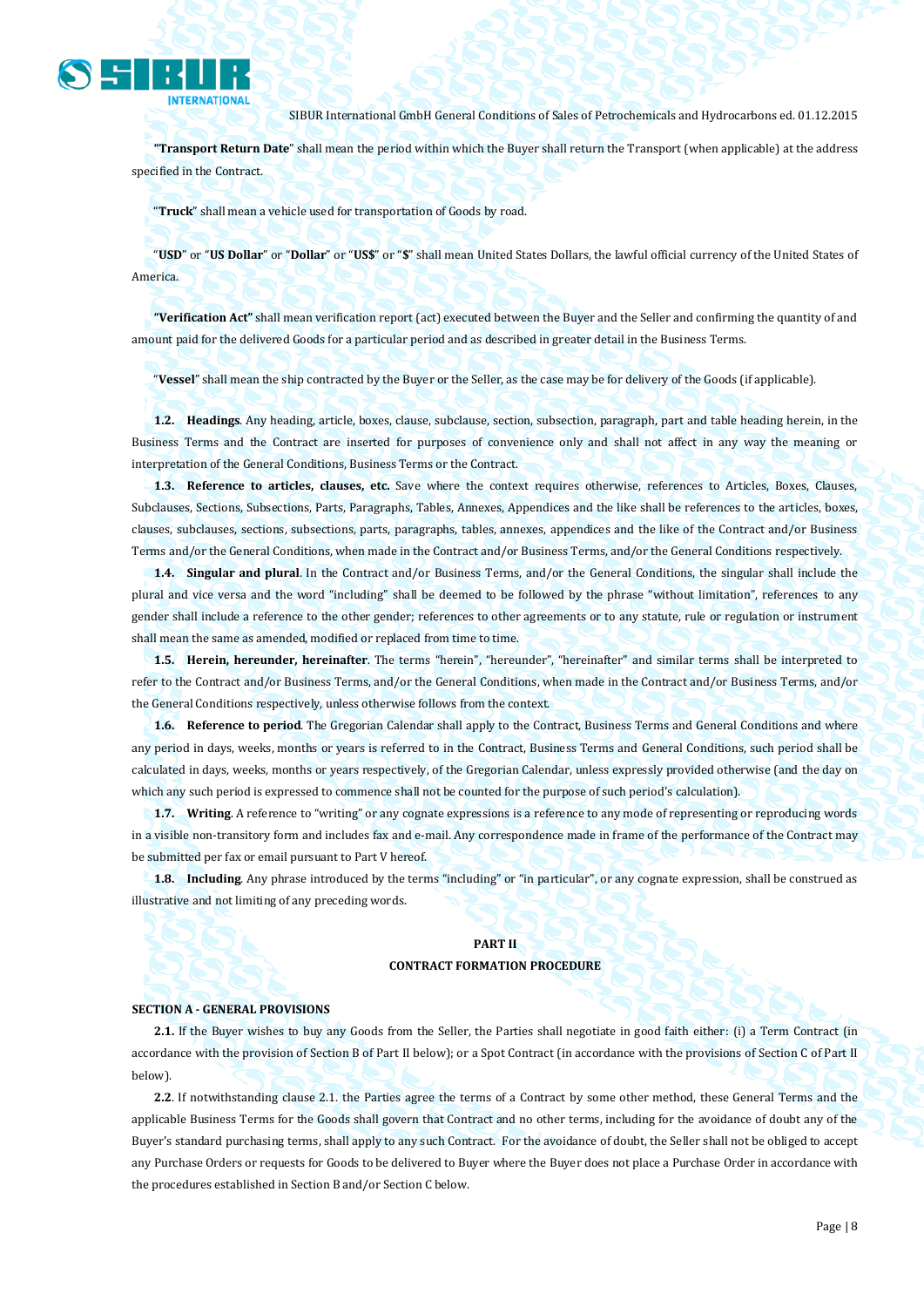

**2.3.** All Spot Contracts shall be validly concluded between the Parties at the time where either: (i) the Contract is executed and signed by both of the Parties; or (ii) subject to clause 2.4, and after the Seller has sent a draft of the Contract to the Buyer by email, the Seller receives an email confirmation from the Buyer that the Buyer accepts the without any further modifications. All Term Contracts shall be validly concluded between the Parties at the time where the Contract is executed and signed by both of the Parties.

**2.4.** The Purchase Order, the Sales Order Confirmation and any other communication given or made by the Parties in connection therewith (including confirmation of the Purchase Order or acceptance of the Sales Order Confirmation (as the case may be)), hereinafter the "Communication", shall be in writing. Communications may be delivered either: (i) in hard copy which, in the case of Purchase Orders, SOCs and notifications from the Buyer that it accepts an SOC, shall be signed by an authorized representative of the relevant Party; or (ii) through email correspondence from the e-mail addresses and contact persons of the Parties designated by the Parties in the Term Contract or in official confirmation letter from the Buyer.

**2.5.** If the Seller receives any Communication from the Buyer which was sent from someone other than the contact person or email address specified in the Purchase Order, and the Buyer has not notified the Seller in advance of any change of contact person or email address, the Seller may in its sole discretion choose to treat the Communication as invalid and not received.

**2.6.** Subject to clause 2.5., including in any circumstances where the Seller has elected not to treat a Communication as invalid in accordance with clause 2.5., each Party warrants to the other that any Communication sent by it shall be made with the full authorization of that Party.

**2.7.** The date of receipt of the Communication shall be at the earlier of: the time the recipient acknowledges receipt; and twenty four (24) hours after transmission, unless the sender receives notification that the email has not been successfully delivered.

#### **SECTION B - FORMATION OF TERM CONTRACTS**

**2.8.** The Seller and the Buyer may execute a draft of a Term Contract which incorporates by reference these General Terms and the appropriate Business Terms.

At any time when the Buyer wishes to purchase Goods in accordance with the terms of the Term Contract, it shall send to the Seller a Purchase Order. The Purchase Order shall specify: (i) the type of Goods which the Buyer wishes to purchase, (ii) quantity of the Goods, (iii) delivery location, (iv) price (v) Buyer's order number and the Frame Contract Number specified on the Term Contract; and (vi) other information concerning the Goods delivery.

**2.9.** The Seller shall notify the Buyer of its confirmation or proposed amendments to the Purchase Order by sending to the Buyer the Sales Order Confirmation. The Buyer shall consider and accept the Sales Order Confirmation in accordance with clause 2.3. within the period of time provided for in the Sales Order Confirmation. If a Sales Order Confirmation is not accepted by the Buyer within the timeframe specified in the Sales Order Confirmation, the Seller's offer to deliver the Goods to the Buyer in accordance with the terms of the Sales Order Confirmation shall be regarded as rescinded, and Buyer shall be required to place a new Purchase Order if it wishes to purchase these Goods. Upon the Buyer's acceptance of the Sales Order Confirmation as described in this clause, the Sales Order Confirmation shall constitute a binding Contract for the Seller to sell, and for Buyer to purchase, the Goods specified under the terms and conditions of the SOC.

#### **SECTION C - FORMATION OF SPOT CONTRACTS**

**2.10.** If the Buyer wishes to purchase Goods under a Spot Contract, it shall send to the Seller a Purchase Order in accordance with clause 2.3. The Purchase Order shall specify: (i) the type of Goods which the Buyer wishes to purchase, (ii) quantity of the Goods, (iii) delivery location, (iv) price (v) Buyer's order number and (vi) other information concerning the Goods delivery.

**2.11.** The Seller shall notify the Buyer of its confirmation or proposed amendments to the Purchase Order by sending to the Buyer the Sales Order Confirmation in accordance with clause 2.3. The Buyer shall consider and accept the Sales Order Confirmation by email in accordance with clause 2.3. within the term provided in the Sales Order Confirmation. If a Sales Order Confirmation is not accepted by the Buyer within the timeframe specified in the Sales Order Confirmation, the Seller's offer to deliver the Goods to the Buyer in accordance with the terms of the Sales Order Confirmation shall be regarded as rescinded and Buyer shall be required to place a new Purchase Order if it wishes to purchase these Goods. Upon the Buyer's acceptance of the Sales Order Confirmation as described in clause 2.3., the Sales Order Confirmation shall constitute a binding Contract for the Seller to sell, and for Buyer to purchase, the Goods specified under the terms and conditions of the SOC.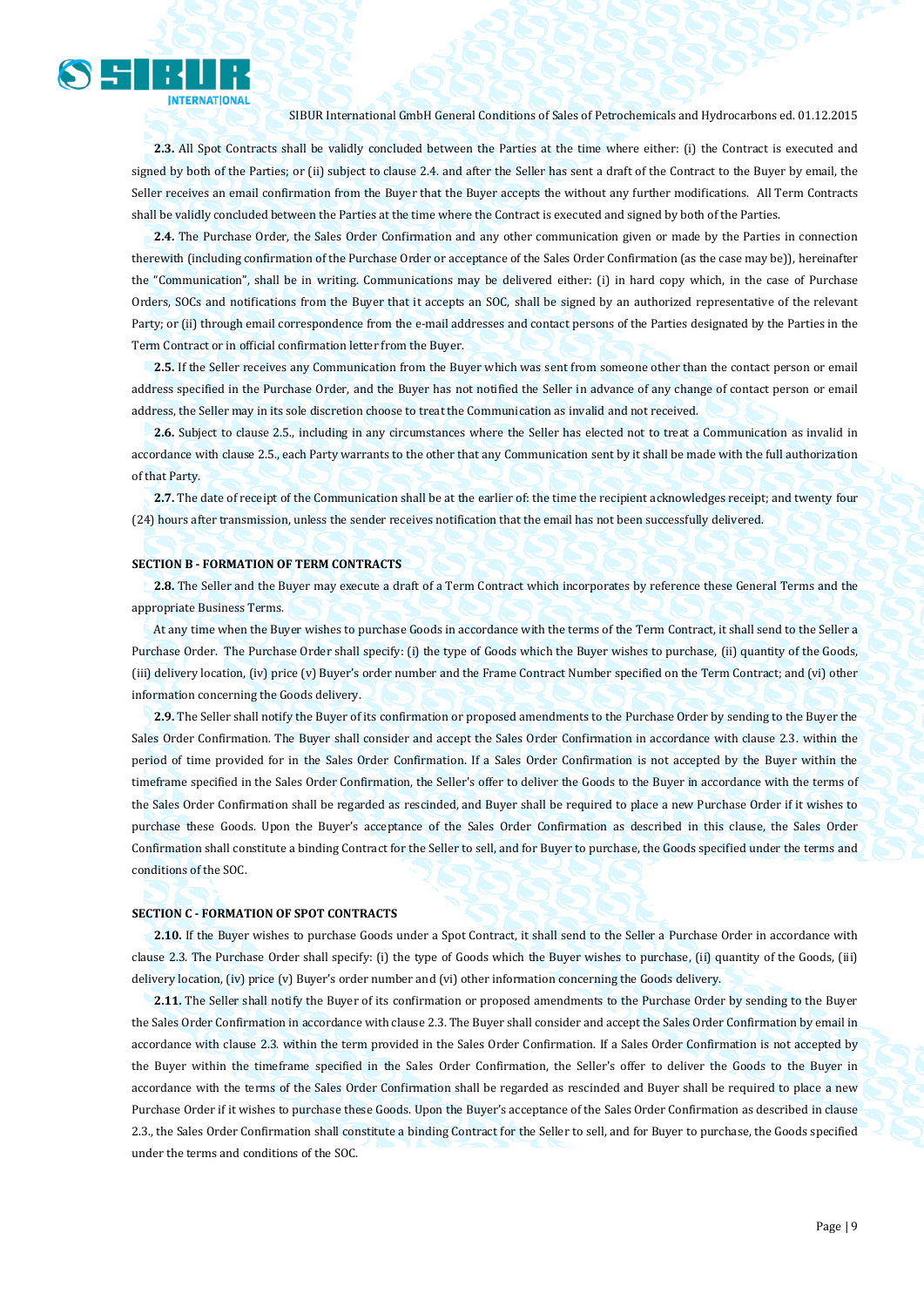

#### **PART III**

#### **CLAIMS**

**3.1.** Claims if any on quality or quantity of the Goods to be provided by the Buyer to the Seller within 30 (thirty) Days after the Delivery Date, unless the Contract provides otherwise. If the Buyer fails to make a claim within the agreed period of 30 (thirty) Days after the Delivery Date such claim will automatically be considered as time barred, null and void, and such delivered Goods shall be deemed accepted by the Buyer and in accordance with all terms and conditions of the Contract, and further claims in respect of the quality of the Goods are not permitted and may not be enforced.

**3.2.** The Buyer shall not be entitled to use a claim in relation to a particular Shipment of Goods as a basis for refusal to accept other Shipments of the Goods delivered under the Contract, or the Goods delivered pursuant to any other Contract agreed between the Parties.

**3.3.** Unless otherwise specified in the Contract and subject to clauses 3.1 and 3.2 above, any cause of action and/or claim that Buyer may have against Seller under the Contract shall be brought within one (1) year after the cause of action and/or claim accrues, failing which the Buyer shall be deemed to have waived its rights relating thereto**.**

### **PART IV**

#### **GENERAL PAYMENT TERMS**

**4.1.** Time of payment. Time for payment shall be of the essence, without limitation as to prepayment conditions or payment via the Letter of Credit.

**4.1.1.** Bank details. Bank details of the Seller shall be indicated in the invoice. The Buyer shall make payment in accordance with the Contract by wire transfer indicating the number and the date of the Contract/Amendment and the number and the date of the invoice issued by the Seller in the bank payment reference.

**4.1.2.** Payment documents. Save as otherwise provided in the Contract or herein, the Buyer shall effect payment against presentation of the Seller's commercial and Transport Document/Certificate of ITTT (in relation to Into tank delivery). Should the Seller not be able to provide the Buyer with such documents at the payment due date, the Buyer shall nevertheless effect payment against presentation of Letter of Indemnity (LOI) in the Seller's standard form enclosed at Annex 1 hereto.

**4.1.3.** SWIFT confirmation. The Buyer shall provide the Seller with a copy of SWIFT confirmation within 1 (one) Business Day after the payment have been delivered to the Buyer's bank.

**4.1.4.** VAT. Unless the Contract provides otherwise, the Price is exclusive of any VAT and the Seller shall have the right to invoice the Buyer for any such VAT.

**4.1.5.** The date of payment. The date of payment is the date when 100% (one hundred per cent) of the amount specified in the Seller's invoice is credited to the Seller's bank account.

**4.1.6.** Withholdings and gross-up. Unless the Contract provides otherwise, all payments due or payable to the Seller under the Contract shall be paid in full, regardless of whether the Buyer is required to withhold or to apply any Taxes on payments made under the Contract. If the Buyer is required to withhold or to apply any Taxes on payments made under the Contract, then the Buyer shall increase the amount of each such payment so that the Seller bank account is actually credited with the full sum due and payable under the Contract as if no such Taxes had been deducted, regardless of any withholdings or application of any Taxes on payments made under the Contract. The Total Goods Value and all other amounts payable by the Buyer to the Seller under the Contract shall be payable without the right to any discount, deduction, set-off, lien, claim or counter-claim.

**4.1.7.** Interest. If the Total Goods Value or any other amounts due by the Buyer to the Seller under the Contract are not paid when due, interest shall accrue and be payable on all amounts outstanding until payment in full is received into the Seller's bank account as described in Business Terms.

**4.1.8.** Banking expenses. All expenses of the Seller's bank and at the Seller's correspondent bank shall be for the account of the Seller. All expenses outside the Seller's bank and at the Seller's correspondent bank shall be for the account of the Buyer.

**4.1.9.** Verification Act. On a quarterly basis a Verification Act should be fully executed by both Parties. The Seller shall send by fax or by email to the Buyer the Verification Act signed by the Seller once in each calendar quarter. Within 2 (two) Days from the date of receipt of the Verification Act signed by the Seller the Buyer shall check the information therein, and provide the Seller with its substantiated objections (if any). The Seller shall consider such objections within 7 (seven) Days and either correct the Verification Act accordingly or agree with the Buyer the Verification Act to be executed by both Parties.

**4.1.10.** Defective Performance of Obligations. In the event the Buyer fails to perform or delays performance of any obligations under the Contract at least two (2) times during any rolling six (6) month period or if any obligations are past due for more than for one (1)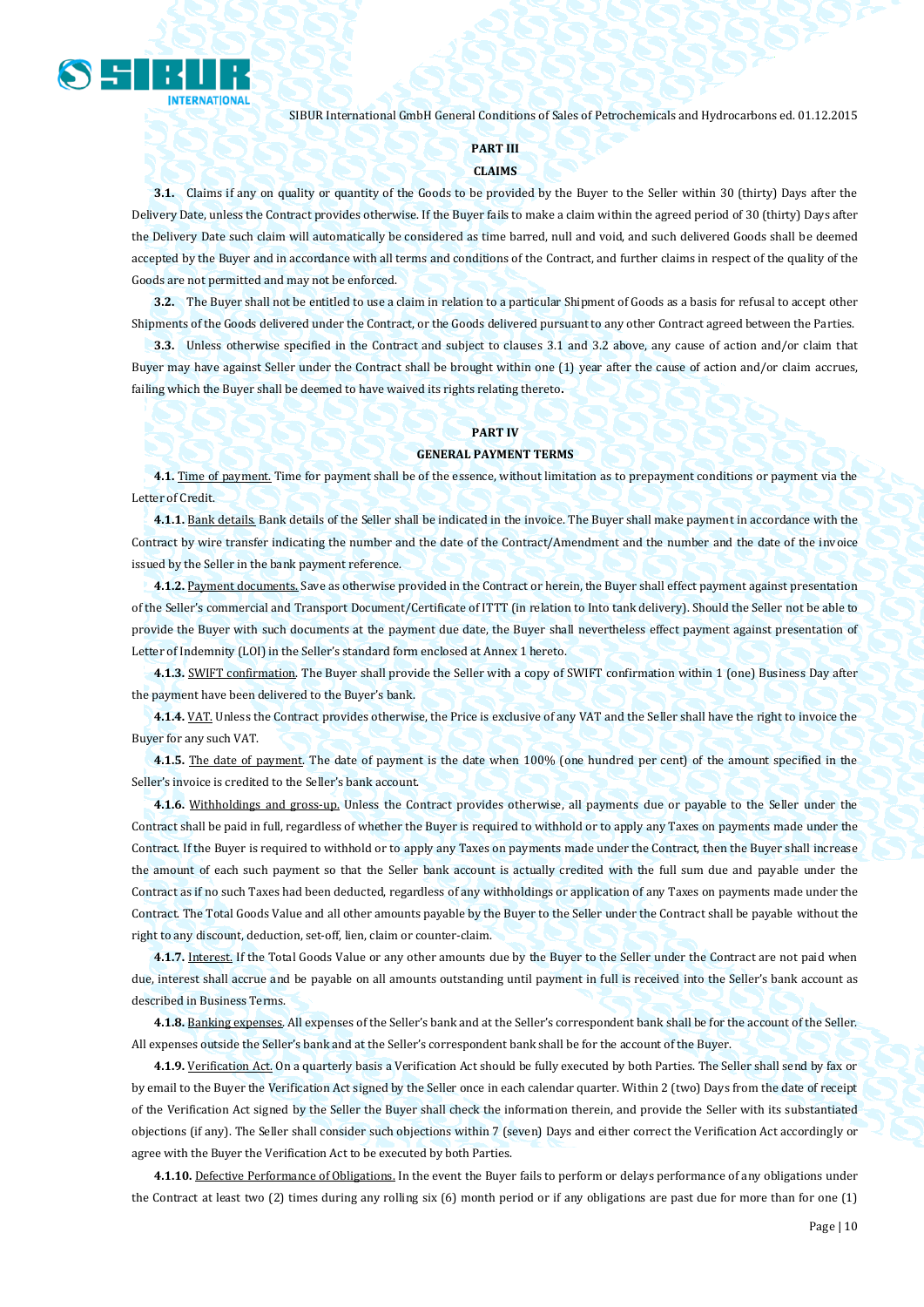

month, then the Seller may elect by written notice to the Buyer: (i) to change the payment terms applicable between the Buyer and the Seller to Prepayment and/or (ii) to request from the Buyer additional reasonable means of security of obligations, which the Buyer must provide within fifteen (15) Business Days following the relevant request. The change shall come into force with the next dispatch of the Goods after the notification. The Seller is entitled to suspend delivery of the Goods until the Goods are paid and/or additional security of obligations is provided. In addition to the foregoing should the Buyer fails to perform any of its payment obligations (including interest payment) for more than for three (3) days the Seller shall be entitled to suspend the shipment of the Goods till the moment when all obligations are fulfilled by the Buyer in full. Such suspension shall not constitute a delay for the purposes of liquidated damages.

**4.1.11.** Multicurrency. The Parties hereby agree that notwithstanding the currency specified in price determination of the Goods in the Contract the currency of the payment may be any of the following currencies: USD, EUR, RMB or Swiss francs (CHF).

The Buyer shall make all payments under the Contract strictly in the currency specified in the respective invoice issued by the Seller and according to the bank details (hereinafter the "Bank Details") specified in the respective invoice.

The conditions of this clause 4.1.11 are of the essence and breach of this Part shall be deemed a Material Breach for the purposes of the Contract.

The payment shall be effected at the exchange rate of the European Central Bank ("ECB"). The invoice amount shall be converted into another currency by using the foreign exchange rate of the European Central Bank ("ECB"), rounded to four decimal places, quoted at 14:15 hours Central European Time as reported on the ECB web site (www.ecb.int), one day before the Payment Date.

For the purposes of this Clause:

"Payment Date" means the value date indicated in a SWIFT message (or other accepted means of written interbank payment instructions) with payment instructions (or in the other respective payment document if applicable) for the respective payment.

### **PART V**

#### **NOTICES**

**5.1.** Any consent, approval or notice required or permitted to be given or made in the course of performance of the Contract by one of the Parties to the other Party shall be in writing and shall be delivered in person or by Federal Express, DHL (or other recognised international courier service requiring signature upon receipt) or by facsimile or email (as evidenced by a paper copy of such email). In proving the giving of a communication, it shall be sufficient to prove that, if delivered by courier, delivery was made to the appropriate address specified in the Contract and posted by an appropriate courier (in case of delivery by person or by post), or, if sent by fax, the fax was properly transmitted to the appropriate fax number specified in the Contract, or, if sent by email, the email was sent to the appropriate email address and to contact person specified in the Contract.

**5.2. The date of receipt**. The date of receipt of the Notice, demand or other communication will be (i) if delivered by hand, at the time of delivery, (ii) if delivered by courier – on the fourteenth (14<sup>th</sup>) Day after the same is so mailed, except in the event of disruption of the postal service in which event the notice, demand or other communication will be deemed to be received only when actually received; (iii) if sent by fax, at the time of transmission; and (iv) if sent by email, at the earlier of: the time a return receipt is generated automatically by the recipient's email server; the time the recipient acknowledges receipt; and twenty four (24) hours after transmission, unless the sender receives notification that the email has not been successfully delivered.

**5.3. Change of notice details**. Either Party shall promptly notify the other Party in writing as to the change of notice details of the Party and the new details to which notice shall be given to it thereafter.

**5.4. Originals**. Where original documents are required to be delivered in accordance with the Contract, such documents shall be sent either by certified mail or by courier to the postal address of the receiving Party as stipulated in the Contract.

**5.5. Language of the correspondence**. All correspondence concerning the Contract shall be conducted in English (unless otherwise agreed by the Parties in the Contract).

#### **PART VI**

#### **CONFIDENTIAL INFORMATION**

**6.1.** In connection with the Contract a Party (the "**Receiving Party**") may discover, receive, or otherwise acquire, whether directly or indirectly, information related to the other Party (the "**Disclosing Party**") or Affiliates of the Disclosing Party or its Affiliates' businesses, or information of Third Parties that the Disclosing Party is obligated to keep confidential (collectively, in whatever form or medium, "**Confidential Information**"). Confidential Information shall not include information (i) that is, or becomes, publicly known through no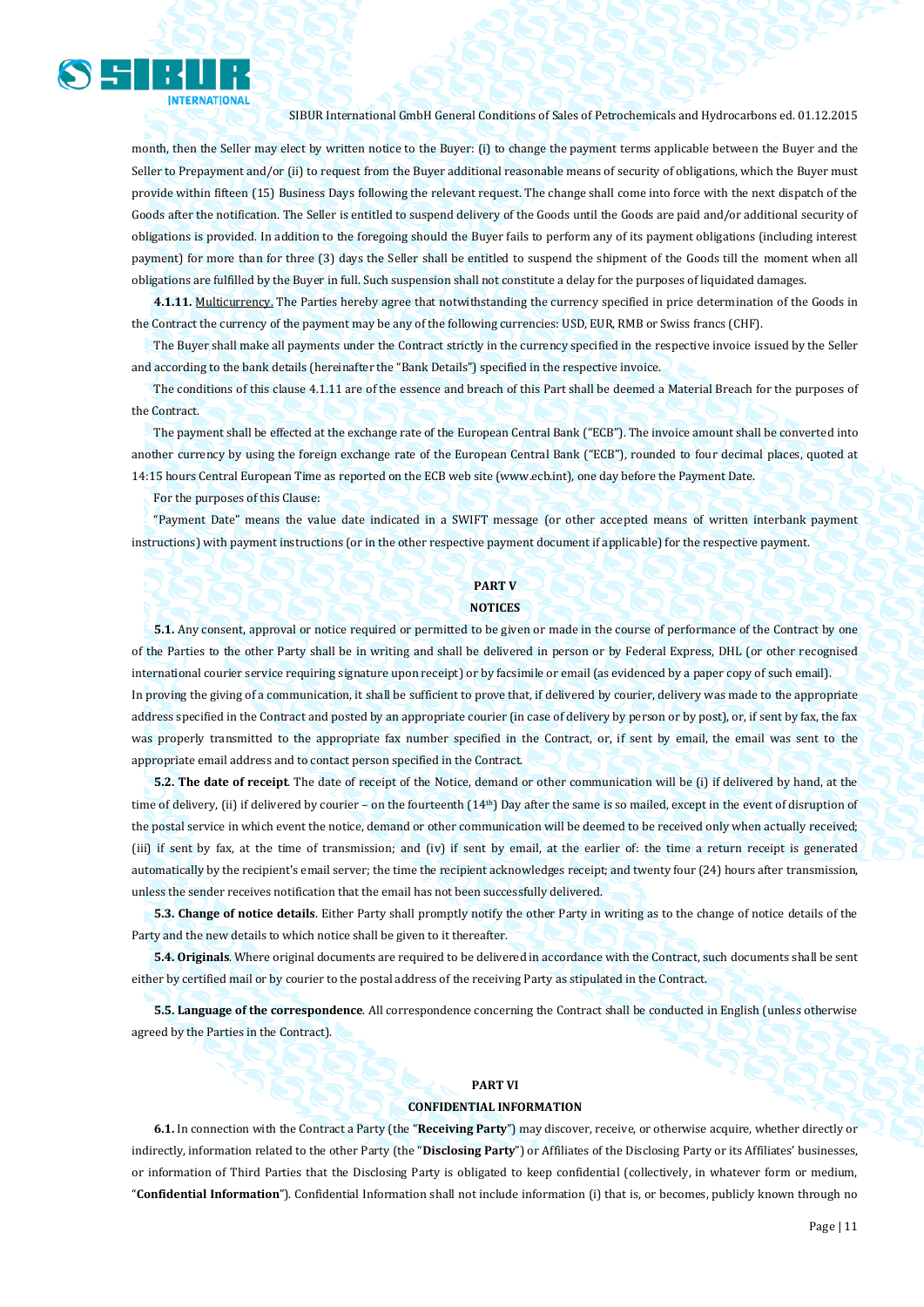

wrongful act or omission, direct or indirect, of the Receiving Party or its officers, directors, employees, consultants or agents, (ii) that was already known to Receiving Party without obligations of confidentiality prior to receipt from Disclosing Party, as reasonably evidenced by the Receiving Party, and was legitimately in the Receiving Party's possession, without any obligation to keep such information confidential, (iii) that the Receiving Party independently develops without the use of any Confidential Information of the Disclosing Party, or (iv) that the Receiving Party receives or has received on a non-confidential basis from a source other than the Disclosing Party that is entitled to disclose the same to the Receiving Party; provided, however, that the Receiving Party is able to provide the Disclosing Party with the documentary evidence regarding any of the exceptions (if any) or as required in connection with any rules or requirements of any stock exchange on which such Party is listed or may be listed, or as may otherwise be required by applicable Law.

**6.2.** The Receiving Party shall (i) use the Disclosing Party's Confidential Information solely in connection with exercise of its rights or performance of its obligations under the Contract, and (ii) disclose the Disclosing Party's Confidential Information only as necessary to the Receiving Party's officers, employees, Affiliates, consultants, including legal advisors and auditors whose duties relate to the Contract and reasonably require familiarity with such information in order for the Receiving Party to perform its obligations or exercise its rights under the Contract and who are bound by a legally enforceable written obligation of confidentiality with terms that are the same as, or more stringent than, those set out herein. Each Receiving Party shall be liable for any losses and/or damages incurred by the Disclosing Party resulting from such disclosure of Confidential Information by the above mentioned persons to any Third Parties.

**6.3.** Subject to the exceptions to the confidentiality obligations set out herein, neither Party (nor its Affiliates, subsidiaries or other related parties) may disclose, publish or otherwise reveal the contents of the Contract to any Third Party without the prior express written consent of the other Party (which consent shall not be unreasonably withheld or delayed). Notwithstanding the aforementioned and without limiting the exceptions set out herein, each Party shall be permitted to disclose the terms and conditions of the Contract (i) to actual or potential investors and lenders and their authorized representatives under written confidentiality agreements that protect the confidentiality of the contents of the Contract which are the same as, or more stringent than, those set out herein, or (ii) as required in connection with any rules or requirements of any stock exchange on which such Party is listed or may be listed, or (iii) as may otherwise be required by applicable Law, or (iv) as may be reasonably required for the performance of the Parties' obligations under the Contract; provided however, that the Party making a disclosure pursuant to an exception set forth in the preceding provisions (i) or (iv) shall provide the other Party with prior written notice and shall, to the extent practical, cooperate with the other Party in seeking confidential treatment of the information to be disclosed (if and to the extent available), or (v) to its Affiliates under written confidentiality agreements that protect the confidentiality of the contents of the Contract which are the same as, or more stringent than, those set out herein.

**6.3.** No press release referring to the Contract or utilizing the other Party's name shall be made without the prior written consent of the other Party.

**6.4.** The obligation to maintain the confidentiality of the Confidential Information disclosed during the term of the Contract shall continue during five (5) years beyond the date of the Contract's termination, unless otherwise agreed in writing by both Parties.

#### **PART VII FORCE MAJEURE**

**7.1.** Except in relation to any failure or inability to make a payment due under the Contract, and Buyer's liability for demurrage under the Contract (which shall not be excused by force majeure), neither Party shall be liable to the other Party for any delay or nonperformance of any obligations under the Contract and/or Business Terms (other than the payment of money) if such delay or nonperformance is, except in the cases specified in Part XIV ("**Sanctions**"), (i) due to circumstances reasonably beyond such Party's control, not including non-availability of funds but including, and not limited to, any fires, strikes, lockouts, labor disputes of any kind, partial or general stoppage of labor, breakdown of or accident to the Manufacturer or warehouse or storehouse, machinery facilities, delays of carriers due to break down or adverse weather, explosions, floods, drought, war, sabotage, any local or national health emergency, appropriations of property, civil disorders, government requirements, rules, orders or any other acts issued or requested by any governmental or other Applicable Authorities or any person purporting to act on behalf of such Applicable Authorities, civil or military authorities, acts of aggression, terrorism (or the threat thereof), acts of God or of the public enemy or any other causes beyond Party's reasonable control, except for the causes specified in Part XIV hereof, and (ii) could not have reasonably been prevented by such Party taking commercially reasonable precautions or customary steps to circumvent or mitigate such circumstances (if and to the extent such events were reasonably foreseeable).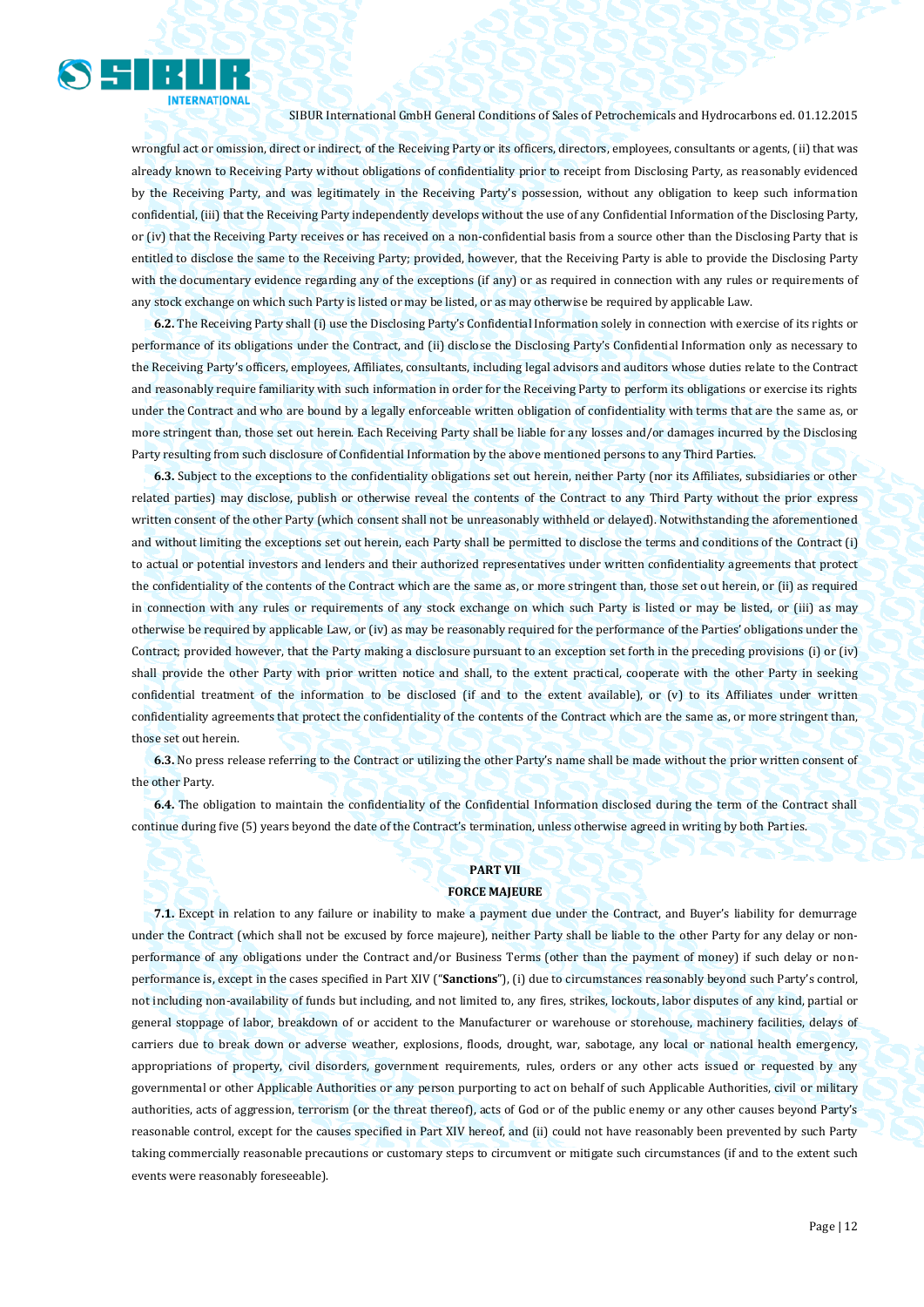

**7.2.** A Party whose performance is affected by a Force Majeure Event shall provide written notice to the other Party of such Force Majeure Event, specifying the nature and the expected duration of the Force Majeure Event, within ten (10) Business Days after the Force Majeure Event begins, and shall take prompt action using its commercially reasonable efforts to remedy the effects of the Force Majeure Event. If requested by the Party not affected by a Force Majeure Event, the Parties shall discuss the Force Majeure Event and further steps in order to fulfill the Contract obligations.

**7.3.** Seller, when affected by a Force Majeure Event which prevents or hinders the supply of the Goods to Buyer or any other customer, shall apportion any quantity of the Goods remaining available to it between itself, Buyer and Third Parties (including Seller's Affiliates) with whom Seller has contractual commitments to deliver the Goods, provided that those arrangements were entered into prior to the occurrence of the Force Majeure Event.

**7.4.** In case of a Force Majeure Event declaration, the Party affected by it shall have no obligation to acquire by purchase or otherwise any shortfall of the Goods which by reason of Force Majeure Event such Party is unable to deliver to the other Party under the Contract.

**7.5.** If the affected Party's inability to perform lasts more than sixty (60) Days, any Goods, the delivery of which has been prevented by the Force Majeure Event, may be cancelled by either of the Parties by giving of notice to the other. In such cases neither of the Parties will be entitled to claim from the other Party any compensation for possible losses.

**7.6.** A certificate or other document describing the occurrence of the Force Majeure Event issued by the respective chamber of commerce of the Seller's or the Buyer's country or of a transit country or any Applicable Authority shall be sufficient proof of a Force Majeure Event and its duration.

**7.7.** In the event that the affected Party's inability to perform exceeds three (3) months, the Party not affected by a Force Majeure Event shall, on giving of thirty (30) Days' written notice, have the right to terminate the Contract. Where the Contract is so terminated, neither Party will be entitled to compensation or damages arising from or in connection with this Part, save in respect of Shipments delivered prior to the Force Majeure Event.

#### **PART VIII ARBITRATION AND LAW**

**8.1.** The Contract, and any non-contractual obligations arising out of or in connection with this Contract, shall be governed by, interpreted and construed in accordance with the laws of England and Wales notwithstanding the choice of law rules of any jurisdiction and determined without reference to the principles of conflicts of laws.

The United Nations Convention on Contracts for the International Sale of Goods shall not apply to the General Conditions, Business Terms or any Contract.

**8.2.** Save as expressly provided in the Contract or Business Terms, any dispute, controversy, claim or difference relating to or arising out of, or in connection with, the Contract, including any question regarding the existence, scope, validity or termination of the Contract shall be settled, to the exclusion of the ordinary courts, by arbitration in accordance with the rules of the Arbitration Institute of the Stockholm Chamber of Commerce (the «SCC») in force on the date that the notice of arbitration is submitted .

**8.3.** The rules for expedited arbitrations shall apply where the amount in dispute does not exceed EUR 100,000. Where the amount in dispute exceeds EUR 100,000 the arbitration rules shall apply. The arbitral tribunal shall be composed of a sole arbitrator where the amount in dispute exceeds EUR 100,000 but not EUR 1,000,000. Where the amount in dispute exceeds EUR 1,000,000, the arbitral tribunal shall be composed of three arbitrators. Any nonmaterial dispute shall be settled by the arbitral tribunal of three arbitrators.

**8.4.** In case the size of the claim is changed, so that the dispute shall be considered in a different order (for example, if the original dispute was declared on 50, 000 EUR at an expedited arbitration and then the claim was increased to 1, 500,000 EUR, the dispute shall be considered in the normal way by three arbitrators) arbitration proceedings should be terminated and started from the beginning in accordance with this arbitration clause. The amount in dispute includes the claims made in the request for arbitration and any counterclaims made in the answer to the request for arbitration.

**8.5.** Each Party shall submit the documents in English. Documents submitted in a language other than English shall be translated into English at the expense of the Party submitting the documents. Each Party shall have the right, at its sole cost and expense, to have an interpreter attend the arbitration hearings if it so chooses.

**8.6.** The seat of the arbitration shall be Stockholm, Sweden where all hearings shall take place. The arbitration proceedings shall be conducted in the English language, and the award shall be in English.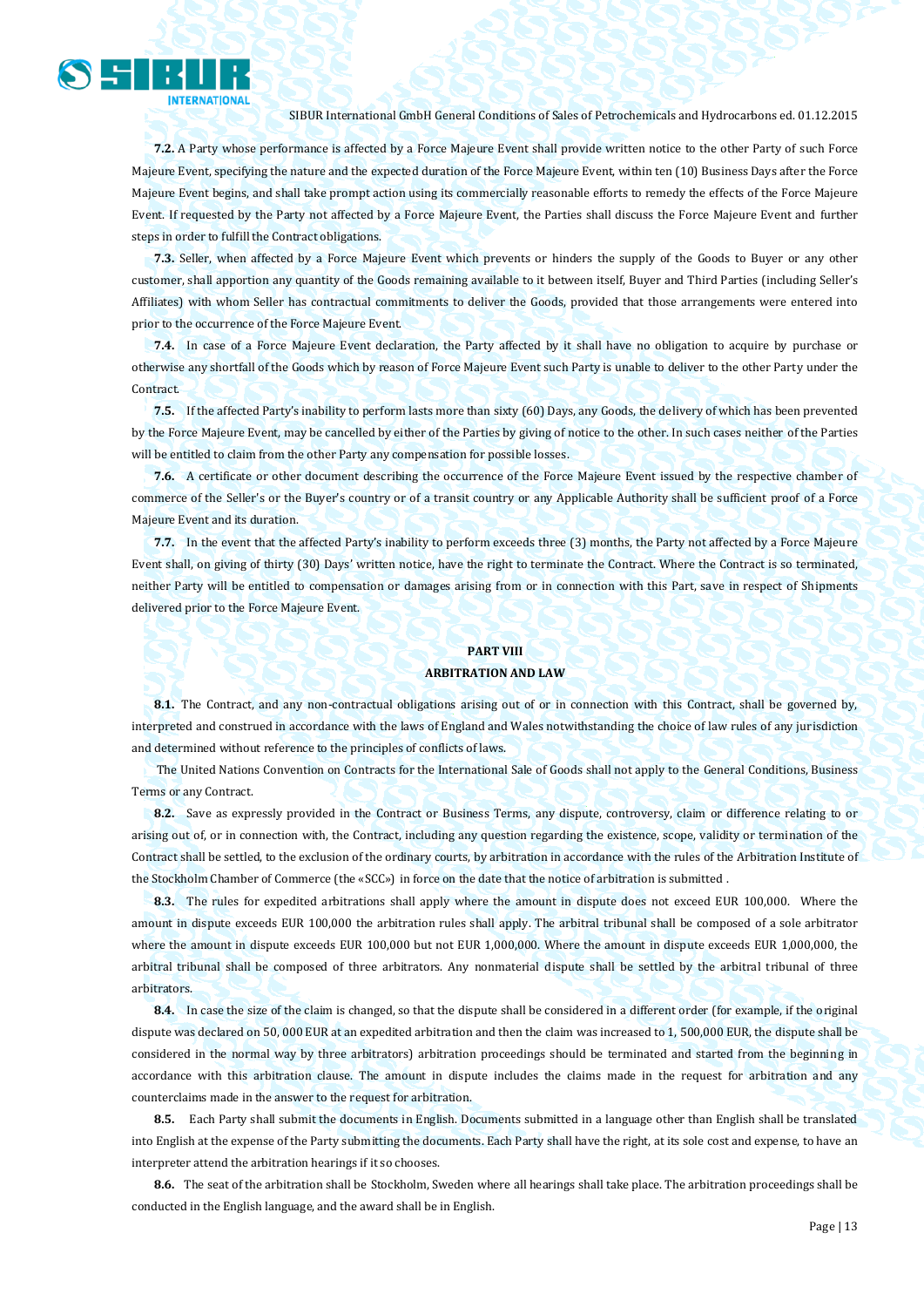

**8.7.** The decision of the arbitrators shall be final and binding on the Parties. The arbitrators' awards shall be consistent with the limitations of liability and other terms and conditions set out in the Contract, to the extent permitted by English law.

#### **PART IX**

#### **SURVIVAL PROVISIONS**

**9.1.** Notwithstanding the foregoing, provisions of PART V (CONFIDENTIAL INFORMATION), PART VII (ARBITRATION AND LAW), PART IX (INJUNCTIVE RELIEF) hereof, PARAGRAPH VIII (RESPONSIBILITIES OF THE PARTIES) of the Business Terms in relation to Into Tank delivery and PARAGRAPH XI (RESPONSIBILITIES OF THE PARTIES) of the Business Terms in relation to other delivery terms shall remain in full force and effect after termination of the Contract until the moment specified in the respective provisions, or in case of PART VII and PART VIII hereof for other period provided by applicable Law.

### **PART X**

### **INJUNCTIVE RELIEF**

**10.1.** The Parties acknowledge and agree that irreparable harm and/or significant commercial damage may be caused to a Party resulting from any breach of the Contract by the other Party and/or any acts, or omissions of the other Party's employees, agents, officers directors or any other Third Party acting in concert with it or its behalf in connection with the Contract.

**10.2.** If the circumstances occur as referred to in clause 10.1 above, and/or the Party has reasonable grounds for believing that such circumstances will occur or have occurred, in addition to and without prejudice to any of the Party's other rights and remedies under the Contract, Business Terms and/or applicable Law, such Party shall be entitled to commence and pursue proceedings in any competent court in any jurisdiction for injunctive, conservatory and/or interim, including and without limitation an immediate restraining order, freezing order, order for the arrest or seizure of assets.

#### **PART XI**

#### **HEALTH, SAFETY AND ENVIRONMENT**

**11.1.** The Goods supplied the Seller in the condition in which they are sold are considered not to constitute a hazard to health or safety, provided that they are handled, used and stored in accordance with normally accepted safe business practices applicable to the Goods. The Buyer shall, for its own protection, consult the producer's Material Safety Data Sheet (MSDS) (if any), relevant codes of practice and standards, and factory inspectorates with regard to adequate hygiene, safety and environmental standards and enforcement thereof, with respect to handling, processing and storing of the Goods, their by-products and wastes of any sort.

**11.2.** Buyer warrants to Seller that it is aware of and understands the information in the MSDS for the Goods and it will adopt appropriate procedures to ensure that all persons or agents authorized by Buyer to carry out any of the rights, duties or obligations of Buyer under the Contract and all of Buyer's other officers, employees, contractors and agents who are involved in the loading, transportation, delivery, handling or use of the Goods sold and delivered to Buyer under the Contract are aware of, and comply with the information provided in the relevant Material Safety Data Sheet.

**11.3.** Buyer accepts the inherent risks associated with the Goods as set herein and shall accordingly have no claim of any kind against Seller directly or indirectly arising from damage to any property as a result of direct or indirect exposure to the Goods.

**11.4.** Seller shall not be liable for any cost, loss or damage resulting from the receipt of the Goods in non-compliant storage facilities. Buyer shall indemnify Seller against any claim which any Third Party might have or bring against Seller in this respect.

**11.5.** Any advice or instructions given in any form by Seller concerning storage, transport, use or application of the Goods delivered shall be on without prejudice basis and Seller shall not be liable for any loss, damage or expense resulting from observance of such advice.

#### **PART XII REACH**

**12.1.** "**REACH**" shall mean EU Regulation (EC) No. 1907/2006 of the European Parliament and of the Council of 16 December 2008 on classification, labelling and packaging of substances and mixtures and any accompanying directives, amendments and any other regulations of the EU or Applicable Authorities related thereto (as the foregoing may be amended from time to time).

**12.2.** Each Party shall comply with any obligations it may have under REACH which are applicable to any transaction contemplated under the Contract and/or which arise out of and/or in connection with the execution of the Contract.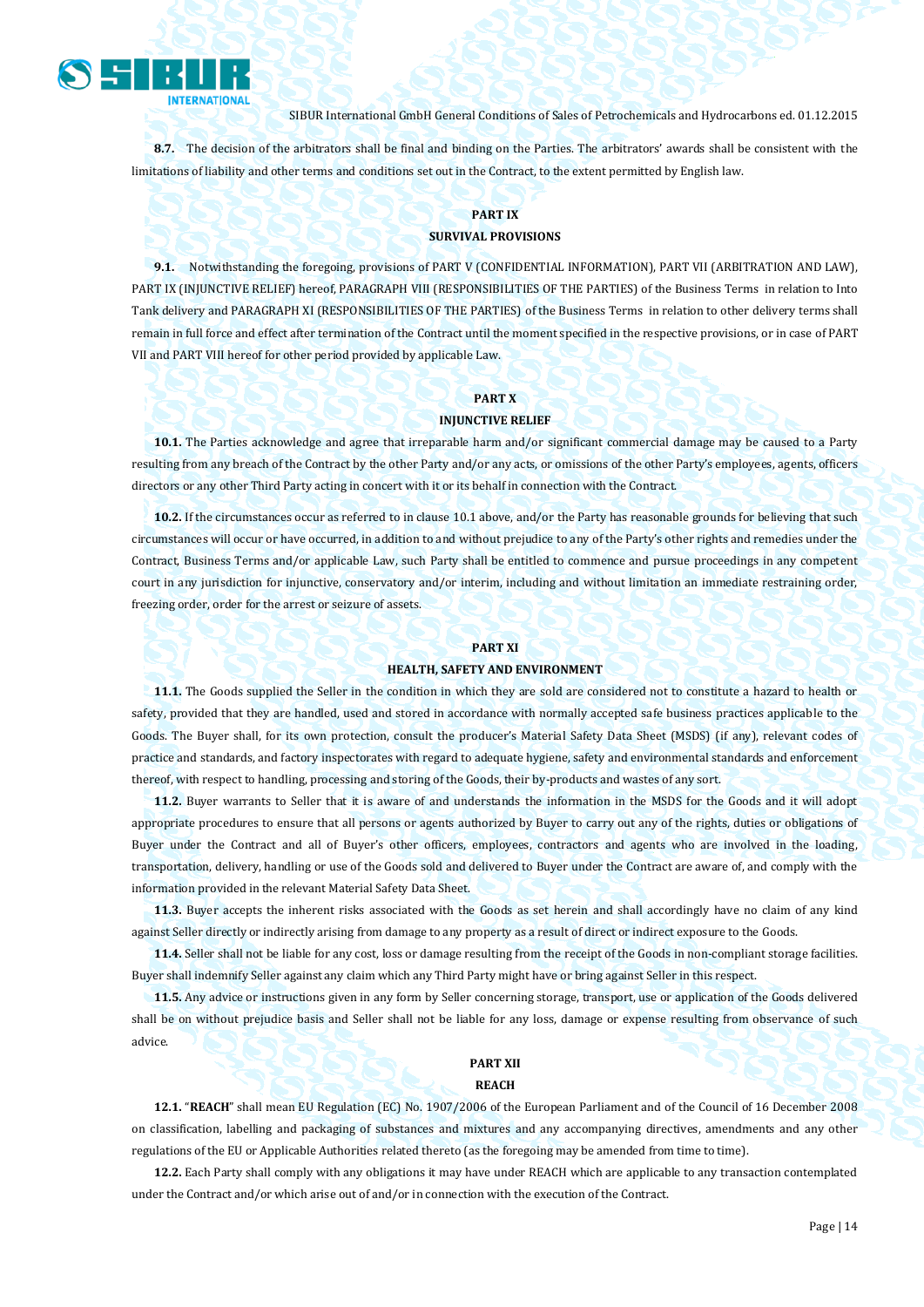

**12.3.** Seller shall provide Buyer with the Chemical Abstract Service Number ("**CAS Number**") on its own by not later than at the time of loading of the Goods, unless otherwise specified in the Contract.

**12.4.** Notwithstanding any other provision to the contrary in the Contract, in providing Buyer with a CAS Number and/or Existing Commercial Chemical Substances Number and/or any other health, safety and environmental information relating to the Goods pursuant to this Part, regardless of their source, the Seller provides no warranty or representation as to the accuracy or completeness of such identification number(s) or information relating to it and needed by Buyer and/or reasonably requested by Buyer to comply with the requirements of REACH, hence Seller accepts no liability for loss, damage, delay or expense incurred by Buyer for whatever reason arising from its reliance on the accuracy of the identification numbers or other information hereunder provided and/or the existence of a valid (pre-) registration of the Goods to be imported into the EU/EEA.

#### **PART XIII RESTRAINT OF TRADE**

**13.1.** Buyer shall not sell or deliver or unload the Goods to a country or a resident of a country in contravention of any Law of the country in which the Goods are produced.

**13.2.** Buyer undertakes that the Goods delivered under the Contract shall not be exported, sold or supplied by it to any country, state, territory or region or to any natural or legal person of such country, state, territory or region against which there are sanctions imposed by the United Nations Security Council, European Union, United Kingdom or United States on the export, sale or supply of such Goods to such location or person.

#### **PART XIV SANCTIONS**

Notwithstanding anything to the contrary elsewhere in the Contract (including Business Terms):

**14.1.** Neither Party shall be obliged to perform any obligation otherwise required by the Contract (including without limitation an obligation to (a) perform, deliver, accept, sell, purchase, pay or receive monies to, from, or through a person or entity, or (b) engage in any other acts) if this would be in violation of, inconsistent with, or expose such Party to any Sanctions binding on that Party by virtue of Law or the Contract.

**14.2.** Where any performance by a Party would be in violation of, inconsistent with, or expose such Party to the Sanctions, such Party (the "**Affected Party**") shall, as soon as reasonably practicable give written notice to the other Party of its inability to perform. Once such notice has been given the Affected Party shall be entitled:

i. to immediately suspend the affected obligation (whether payment or performance) until such time as the Affected Party may lawfully discharge such obligation; and/or

ii. where the inability to discharge the obligation continues (or is reasonably expected to continue) until the end of the contractual time for discharge thereof, to a full release from the affected obligation, provided that notwithstanding the foregoing where the relevant obligation relates to payment for the Goods which have already been delivered under the Contract, the affected payment obligation shall either (i) remain suspended until such time as the Affected Party may lawfully resume payment, or (ii) be canceled by Seller, provided that the Parties will have the opportunity to carry into execution the return of such Goods to Seller, unless otherwise will be agreed by the Parties in writing; and/or

iii. where the obligation affected is acceptance of the Vessel, to require the nominating Party to nominate an alternative Vessel; in each case without any liability whatsoever (including but not limited to any damages for breach of the Contract, costs, fees and expenses).

#### **PART XV**

#### **ANTI-TRUST**

**15.1.** Each Party hereby warrants to the other Party that, as of the date of the Contract and on each subsequent occasion it performs obligations under the Contract, it has not engaged in any Anti-competitive Behavior in relation to the potential or actual terms and conditions of Contract to be agreed or as agreed in relation to the Goods, including but not limited to the amount paid for the Goods, any level of volume discount or any other credit terms.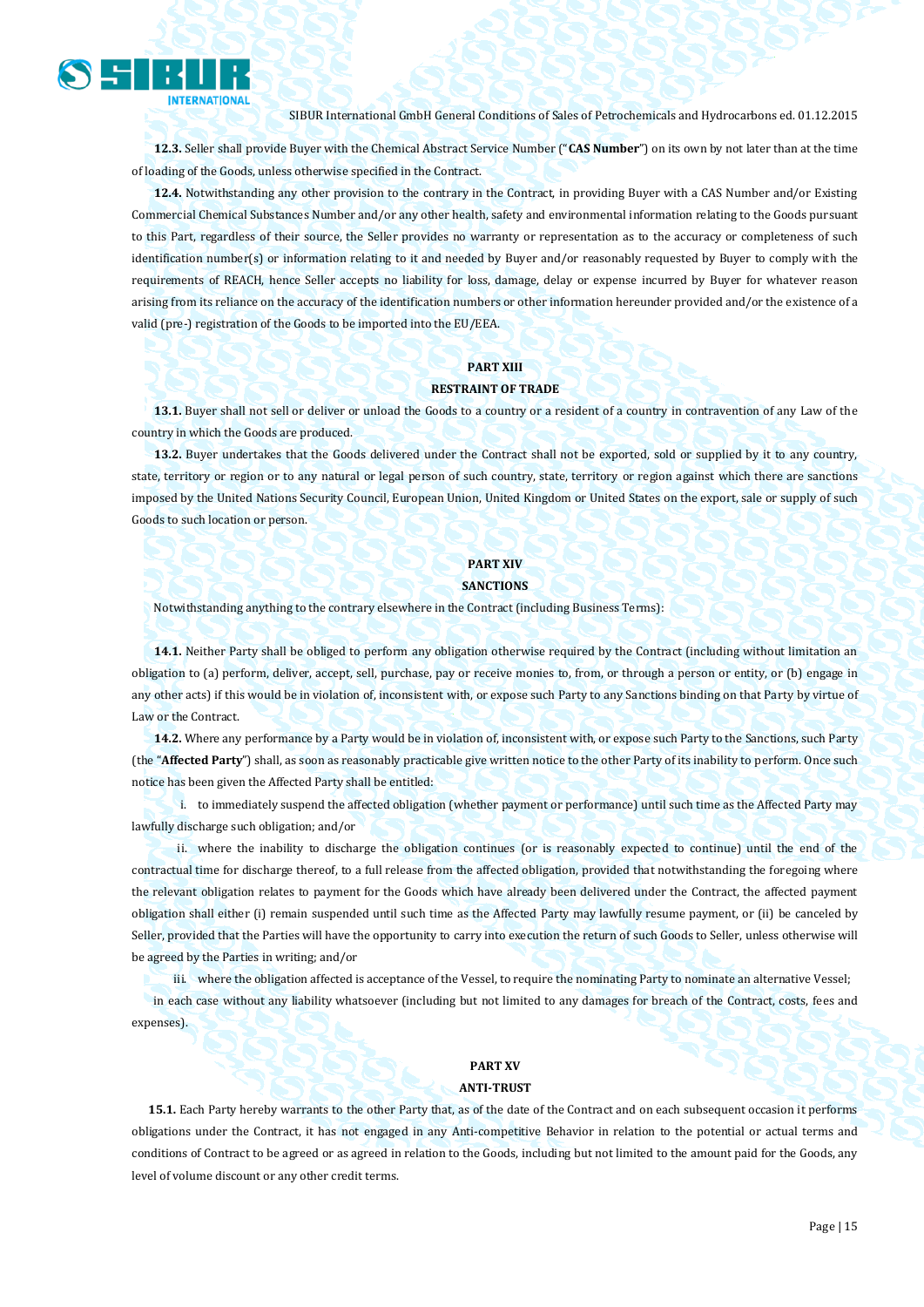

#### **PART XVI**

#### **ANTI-CORRUPTION**

**16.1.** Each Party hereby represents and warrants to the other that it complies with all Anti-Corruption Laws.

**16.2.** Buyer and Seller each represent, warrant and undertake that they shall not, directly or indirectly

a) pay, offer, give or promise to pay or authorize the payment or other transfer of any other thing which has monetary value, including without limitation any funds, services, gifts, entertainment, commissions, fees and/or other advantage of any kind to any Applicable Authority, including but not limited to:

i. a government official or an officer or employee of a government or any department, agency or instrumentality of any government;

ii. an officer or employee of a public international organization;

iii. any person acting in an official capacity for or on behalf of any government or department, agency, or instrumentality of such government or of any public international organization;

iv. any political party or official thereof, or any candidate for political office;

- v. any director, officer, employee or agent/representative of an actual or prospective counterparty, supplier or customer of Buyer or Seller;
- vi. or any other person, individual or entity at the suggestion, request or direction or for the benefit of any of the abovedescribed persons and entities, or

b) engage in any other Corrupt Practices including without limitation: Bribery, Extortion or Solicitation, Trading in Influence or Laundering Corrupt Proceeds.

**16.3.** Notwithstanding the foregoing undertakings, Buyer agrees to notify promptly Seller about action of any instance where Buyer has failed to comply with any provisions of this Part and take necessary remedial actions within a reasonable time and to inform Seller about these actions.

**16.4.** Necessary remedial action might include providing co-operation in evidentiary action in conducting an examination or calling for an external audit of the incident, issuing warnings, reorganizing work, terminating sub-contracts or contracts of employment with persons or employees involved in corruption, or correcting the detrimental economic effect on the other Party of any proven noncompliance by, for example, adjusting the amount of the Price of the Contract. The nature and quantity of the remedial measures required of the Party subject to allegation will depend on the circumstances of the case in question, including the gravity of the infringement and on the conclusiveness of the evidence provided.

**16.5.** This Part contains the compulsory conditions for the Parties, and each Party may at its sole discretion suspend the execution of the obligations hereunder and/or terminate the Contract forthwith upon written notice to the other at any time, if in their reasonable judgment the other is in breach of any of Anti-Corruption Laws without prejudice to the other rights of the respective Party under the Contract or the applicable Law.

**16.6.** The Parties shall refer all disputes related to any alleged non-compliance with this Part according to PART VIII hereof. However, non-compliance may be the subject of the parallel criminal proceedings which may result in criminal sanctions or other consequences under Law than contractual, including liability sounding in tort.

**16.7.** Each Party will oppose any attempt of Extortion or Solicitation and is encouraged to report such attempts through available formal or informal reporting mechanisms upon consultation with the other Party.

#### **PART XVII**

#### **EUROZONE EXIT/BREAK-UP CLAUSE**

**17.1. Eurozone exit.** If for any reason (whether involuntarily or voluntarily), one or more Eurozone Members exits the Eurozone and/or is no longer a Eurozone Member and/or ceases to use the Euro as its national currency, but the Eurozone continues to exist, the following terms shall apply (unless the Contract or other written agreement between the Parties provides otherwise):

a) any payments to be made in Euro under the Contract and/or the Business Terms shall continue to be denominated and paid in Euro regardless of whether either Party or their bank accounts are resident in a Eurozone country ;

b) any such payments shall be made to an appropriate Euro bank account designed in writing to the paying Party by the Party receiving payment but such bank account shall be held in an account in a Eurozone country ; and

c) clause 16.3 shall apply.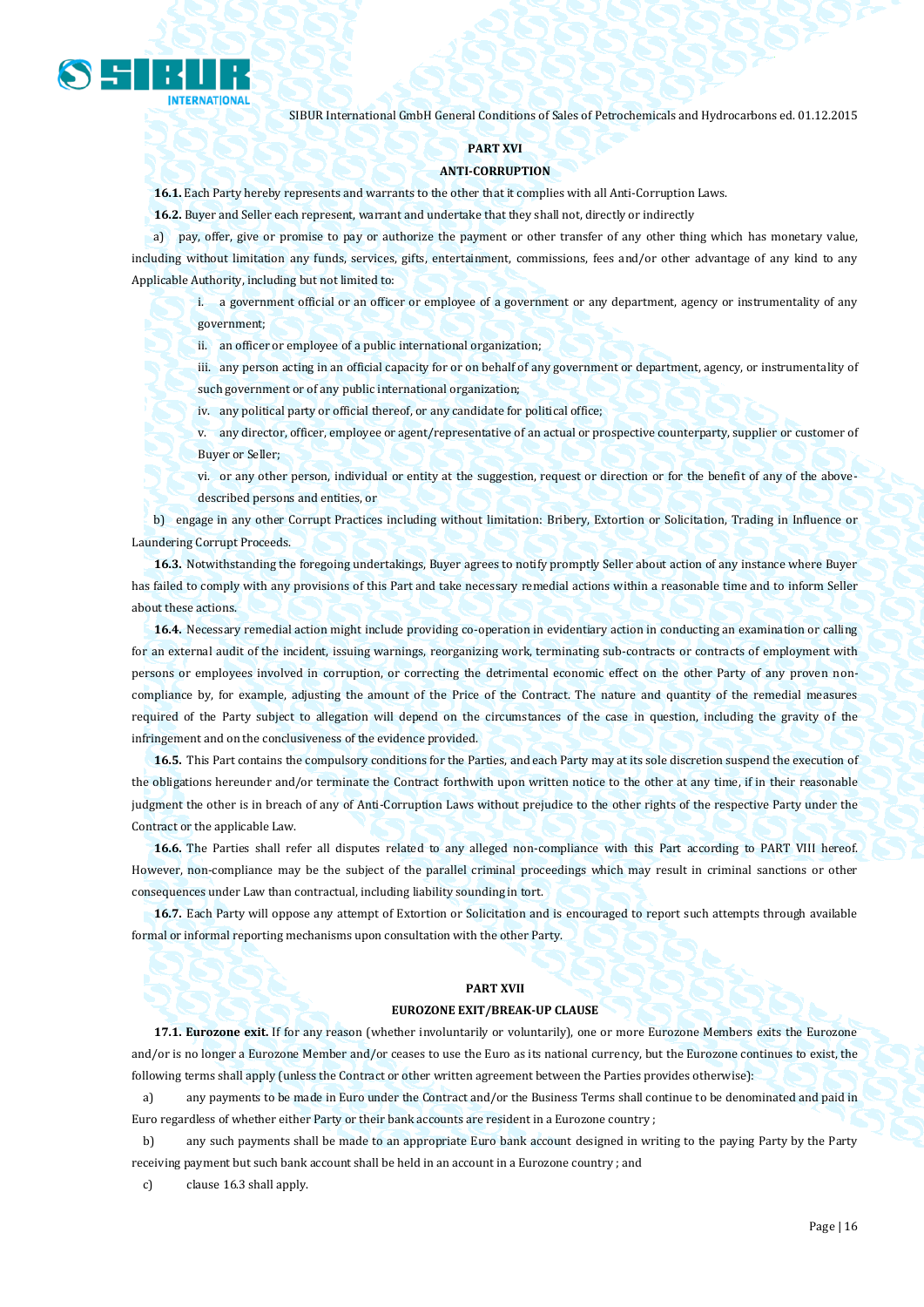

**17.2. Eurozone break-up.** If for any reason whatsoever, the Eurozone ceases to exist and/or the Euro ceases to: (a) be a currency traded in London or other major economic centers; and/or (b) a currency accepted for payment, the following terms shall apply:

a) any payment to be made in Euro under the Contract shall be denominated in an alternative currency (including but not limited to USD, RMB or CHF) to be determined by the Seller in its discretion;

b) the Euro payment shall be converted into the relevant alternative currency by applying the rate of foreign exchange between the Euro and such alternative currency published by the European Central Bank on the last Banking day prior to the Eurozone break-up or such other rate as may be agreed by the Parties in writing;

c) any such payments shall be made to the bank account designed in writing to the paying Party by the receiving payment; and

d) clause 17.3 shall apply.

**17.3.** For the avoidance of doubt:

a) Any Law (including any Regulations of the EU or of any other country ) contrary to the provisions of this Part shall not apply, to the extent that the effect of such Law is capable of being excluded by agreement between parties to a contract.

b) Neither a Eurozone exit nor a Eurozone break-up shall: (a) constitute a Force Majeure Event entitling either Party to invoke Part VII hereof, nor (b) entitle either Party to terminate the Contract or suspend performance of any of its obligations under the Contract and/or Business Terms.

#### **PART XVIII MISCELLANEOUS**

**18.1 Entire Contract**. The Contract, relevant Business Terms and this General Conditions are an integral part of the Contract, including attachments and any addenda or amendments thereto, and together they constitute the sole and entire understanding between the Parties with respect to the subject matter of the Contract and supersede all and any prior oral or written agreements, negotiations and discussions between the Parties pertaining to the subject matter of the Contract or the Contract as a whole.

**18.2. Amendments**. Save as expressly provided in the Contract, no amendment or variation of the Contract shall be effective unless in writing and signed by a duly authorized representative of each of the Parties to it, except of the Spot contracts concluded via e-mail pursuant to Part II hereof.

**18.3. Assignment**. Neither Party may assign the Contract or any of its rights under the Contract or transfer any obligations under the Contract, without the other Party's prior written consent, which consent shall not be unreasonably withheld or delayed. Notwithstanding the foregoing, Seller may, without consent, assign or transfer its rights and/or delegate its obligations under the Contract in whole or in part to any Affiliate of Seller. Any attempt at assignment in violation of this Clause shall be null and void.

**18.4. Binding effect**. The terms and conditions of the Contract shall be binding upon, and shall inure to the benefit of, the Parties to the Contract and their respective permitted successors and assigns.

**18.5. No Third party beneficiaries**. Nothing in the Contract and/or Business Terms will give rights to any Third Parties and the provisions of the Contract (Rights of Third Parties) Act 1999 as amended from time to time are specifically excluded.

**18.6. The Parties' relationship.** The relationship hereby established between Seller and Buyer is solely that of a seller and a buyer of goods at arms' length. Each is an independent contractor engaged in the operation of its own respective business, and nothing in the Contract and/or Business Terms shall be construed to create a partnership, agency, joint venture, pooling, franchise or employeremployee relationship between the Parties. Neither Party has the power or the authority to act for, represent, or bind the other Party (or any of the other Party's Affiliates) in any manner.

**18.7. Execution**. Subject to clause 2.3, either Party may sign the Contract and any related amendments and attachments, or other documents and send a copy to the other Party by fax or email with subsequent provision of the original documents within thirty (30) Days after the receipt of a copy thereof. The copy document shall be construed as legally binding upon the Parties until the original document is provided.

**18.8. The Seller's warranties, guarantees and representations.** Seller warrants that it has full legal title to the Goods and that it has full right and power to convey such title to Buyer. FOR THE AVOIDANCE OF DOUBT SELLER MAKES NO GUARANTEES, WARRANTIES, REPRESENTATIONS, EXPRESS OR IMPLIED, WRITTEN OR ORAL, INCLUDING ANY WARRANTY OF MERCHANTABILITY OR FITNESS OR SUITABILITY OF THE GOODS FOR A PARTICULAR PURPOSE, CONCERNING THE GOODS. ANY WARRANTIES, CONDITIONS OR OTHER TERMS IMPLIED BY LAW, CUSTOM, CONTRACT, STATUTE OR OTHER LEGAL THEORY OR OTHERWISE, WHETHER AS TO MERCHANTABILITY, QUALITY, FITNESS FOR PURPOSE OF THE GOODS OR OTHERWISE ARE SPECIFICALLY EXCLUDED TO THE FULLEST EXTENT PERMITTED BY APPLICABLE LAW.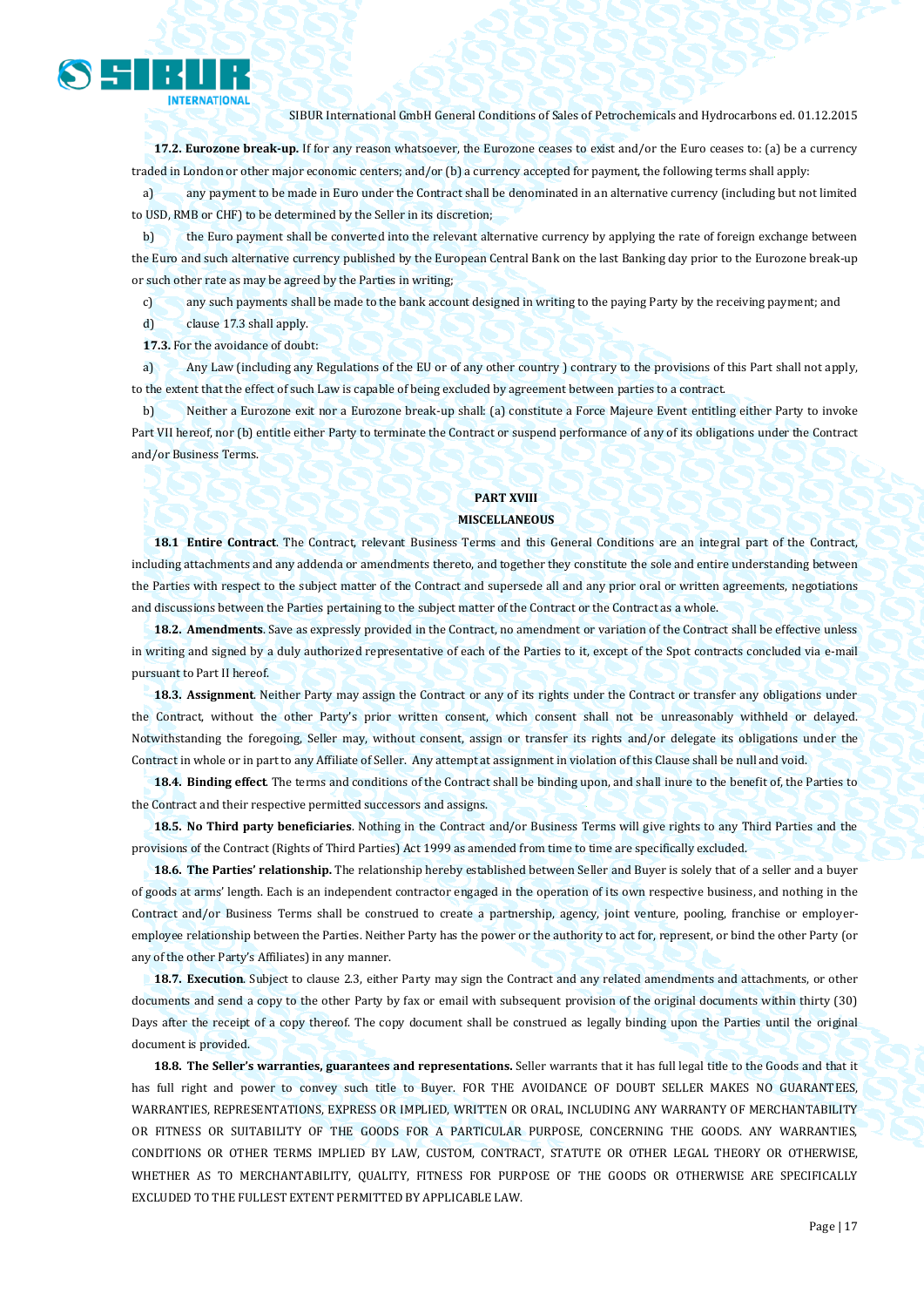

**18.9. Expenses.** Whether or not the transactions contemplated hereby are consummated, all costs and expenses (including the expenses, costs and fees of each Party attorneys, auditors and financial and other professional advisors) incurred in connection with the Contract and/or the drafting or negotiation of the terms and conditions of the Contract or any other transaction arising out of or in connection with the Contract shall be borne and paid by the Party incurring such costs and expenses.

**18.10. Waiver**. Any failure on the part of any Party to the Contract to comply with any of its obligations, agreements or conditions under the Contract may only be waived in writing by the Party to whom such compliance is owed but such waiver will not be considered to be a waiver of future failure(s) to comply with an obligation, agreement or condition. No act or omission by a Party may be deemed to be a waiver of any rights if such a waiver is not declared explicitly and in writing.

**18.11. Severability**. If any part of the Contract is deemed to be unenforceable, invalid or in contravention of Applicable Law by a court or arbitral tribunal of competent jurisdiction, the remainder of the Contract shall remain in full force and effect. The Parties shall negotiate in good faith to replace the invalid provision with a provision which reflects, to the extent possible, the original intent of the invalid provision.

**18.12. Set-off**. No set-off may be made by Buyer against any claims unless otherwise agreed in writing by Seller in advance. . For the avoidance of any the Seller shall be entitled at all times to set-off any and all amounts owing at any time from Buyer to Seller against any amount due by Seller under the Contract.

**18.13. Warranties.** Each Party hereby represents and warrants to the other that:

a) it has the authority to enter into and perform its obligations under the Contract,

b) the Contract has been duly executed and delivered on behalf of such Party, and constitutes a legal, valid, binding obligation, enforceable against such Party in accordance with its terms and conditions,

c) it is a corporation duly organized, validly existing and in good standing under the laws and regulations of its jurisdiction of incorporation or formation,

d) neither the execution of the Contract nor its performance thereunder conflicts with any applicable Law or any other contract to which it is a party or any obligation to which it is subject,

e) within five (5) Days after the relevant event, the Party so effected will inform the other Party of any changes or amendments to its direct or indirect ownership.

**18.14. Counterparts.** If the Contract is executed in two counterparts, each shall be deemed an original, but all of which together shall constitute one and the same instrument. The Parties hereby acknowledge and agree that the Contract has been prepared jointly and no rule of strict construction shall be applied against either Party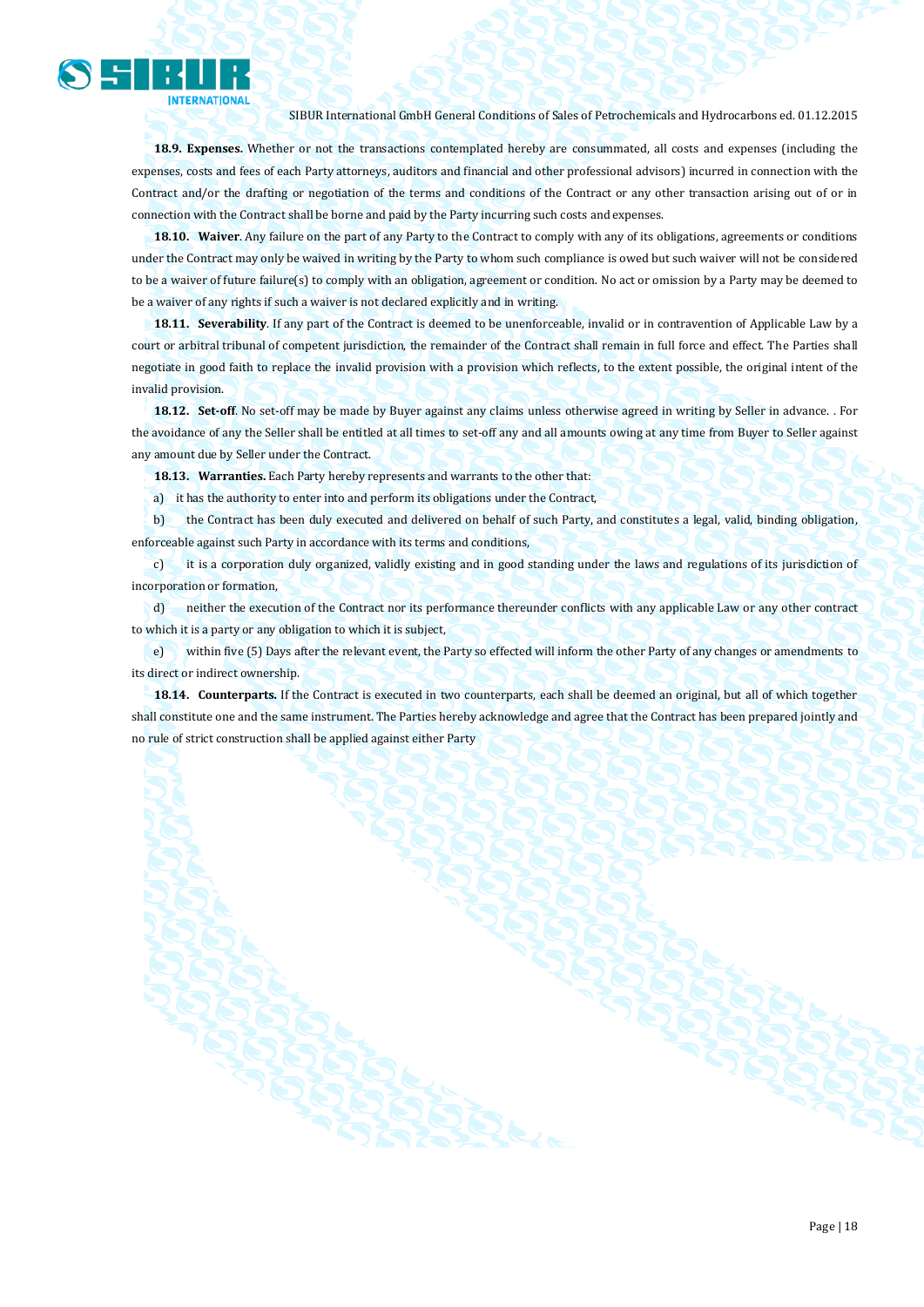

*ANNEX 1*

#### *LETTER OF INDEMNITY (TEMPLATE)*

**The Buyer** 

**To whom it may concern**

#### **LETTER OF INDEMNITY**

This Letter of Indemnity (the "Indemnity") dated as of \_\_\_\_\_\_\_\_\_\_\_\_\_\_\_\_\_\_\_\_\_\_\_\_\_, 20\_\_\_ (hereinafter the "Signing Date").

We refer to our Contract Nº \_\_ dated the \_th day of \_\_\_\_\_\_\_\_ (the "Contract")in respect of your purchase from us of \_\_ mt of \_ \_\_\_\_\_\_\_\_\_\_ ("the Goods") on Vessel "\_\_\_\_", bill of lading date \_\_\_\_.

In consideration of your making payment of \_\_\_\_\_ (*spelling*) for \_\_\_\_ mt of the said Goods in accordance with the Contract and having agreed to accept delivery of the Goods without having been provided with the documents as set out in the Contract, we hereby represent and warrant all of the following:

(i) the existence and validity of the documents;

(ii) that we are entitled to possession of the documents;

(iii) that we were entitled to possession of the Goods;

(iv) that we had good title to such Goods;

(v) that title in the Goods has been passed as provided in the Contract to you free of all liens, charges or encumbrances of whatever kind;

(vi) that you will have the benefit of the warranty as to enjoyment of quiet possession implied by law in the Contract but without prejudice to any other warranty so implied.

Without prejudice to your rights under the Contract we hereby agree to protect, indemnify and hold you harmless from and against any and all damages, losses, liabilities, costs, claims and reasonable expenses which you may suffer by reason of:

(a) our failure to present the documents to you in accordance with the Contract; and/or including but not limited to

(b) any action or proceeding brought or threatened against you by reason of our said failure and any breach of our above express representations and warranties in connection with questions of title to or the right to possession of the documents or the Goods or the proceeds of either; or any liens, charges or encumbrances asserted on the documents or the Goods or any other claims arising out of or in connection with the documents.

Our liability hereunder shall remain in full force and effect unless and until we provide you with the documents, which we irrevocably agree to provide to you as soon as the same have come into our possession.

No term of this indemnity is intended to, or does, confer a benefit or remedy on any party other than the named Buyer under the Contract whether by virtue of the Contracts (Rights of Third Parties) Act 1999 or howsoever.

This Indemnity shall be governed by and construed in accordance with the laws of England. Any dispute arising out of or in connection with this Indemnity, including any question regarding its existence, validity or termination, shall be subject to the exclusive jurisdiction of the courts of England.

Each provision of this Indemnity is severable and distinct from the others. If any such provision is or at any time becomes to any extent invalid, illegal or unenforceable under any enactment of rule of law, it shall to that extent be deemed not to form part of this Indemnity but (except to that extent in the case of that provision) it and other provisions of this Indemnity shall continue in full force and effect and their validity, legality and enforceability shall not be thereby affected or impaired.